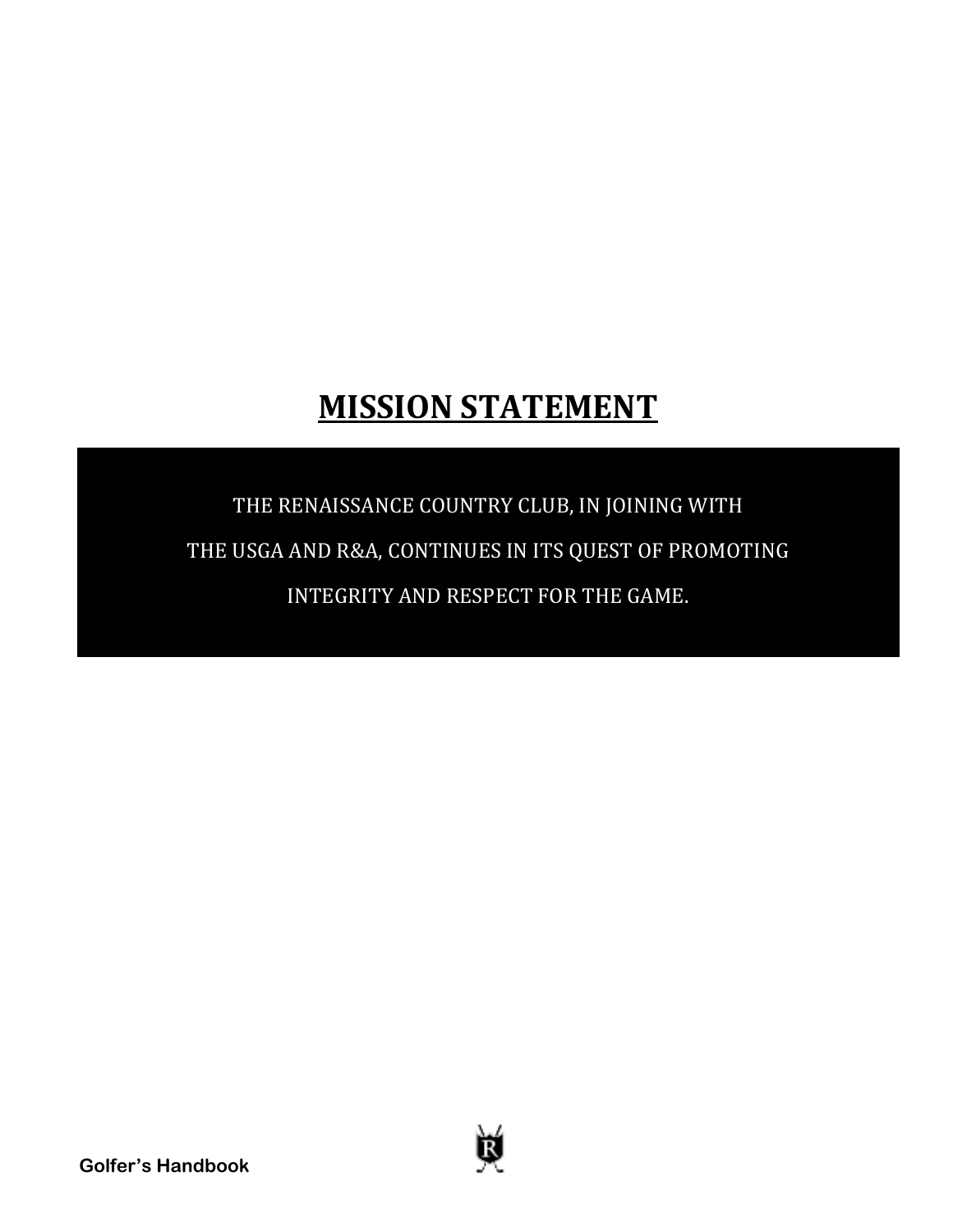# **TABLE OF CONTENTS**

# **SECTION I: RULES, REGULATIONS AND PROCEDURES**

|                                           | Page           |
|-------------------------------------------|----------------|
|                                           | 1              |
|                                           | 1              |
|                                           | $\overline{2}$ |
|                                           | 3              |
|                                           | 4              |
|                                           | 4              |
|                                           | 5              |
|                                           | 5              |
|                                           | 6              |
|                                           | 6              |
|                                           | 6              |
|                                           | 7              |
|                                           | 7              |
|                                           | 8              |
|                                           | 8              |
|                                           | 8              |
|                                           | 9              |
|                                           | 10             |
| Location of Defibrillators in Renaissance | 10             |
|                                           | 11             |
|                                           | 11             |
|                                           | 12             |
|                                           | 12             |
|                                           | 13             |

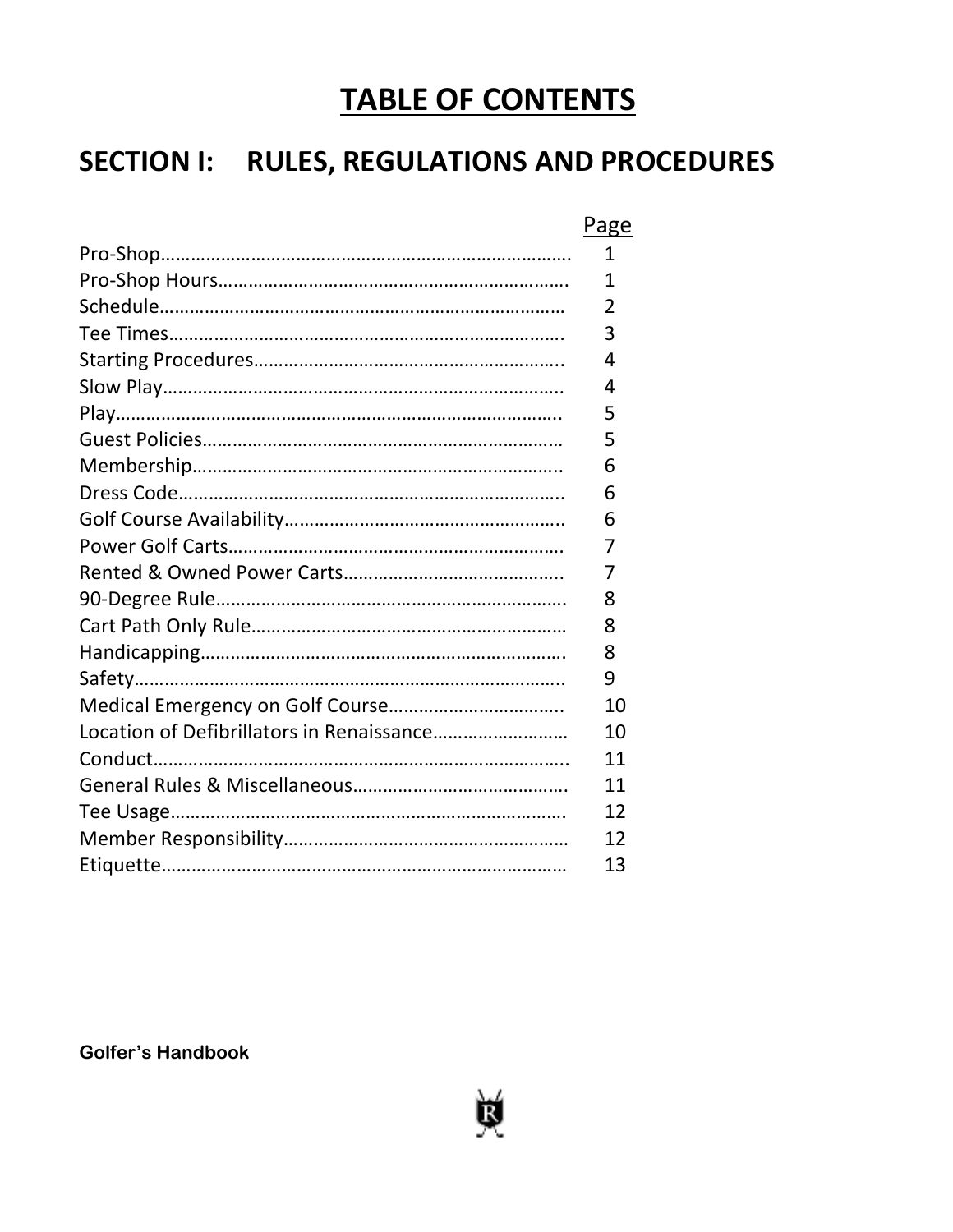# **TABLE OF CONTENTS**

# **SECTION II: LOCAL GOLF RULES**

| Page |
|------|
| 15   |
| 15   |
| 15   |
| 16   |
| 16   |
| 16   |
| 16   |
| 17   |
| 17   |
| 17   |
| 17   |
| 17   |
| 18   |
| 18   |
| 18   |
| 18   |
| 18   |
| 19   |
| 19   |
| 19   |

## **SECTION III: INFRACTIONS AND PENALTIES**

## **SECTION IV: TECHNOLOGY**

|--|--|

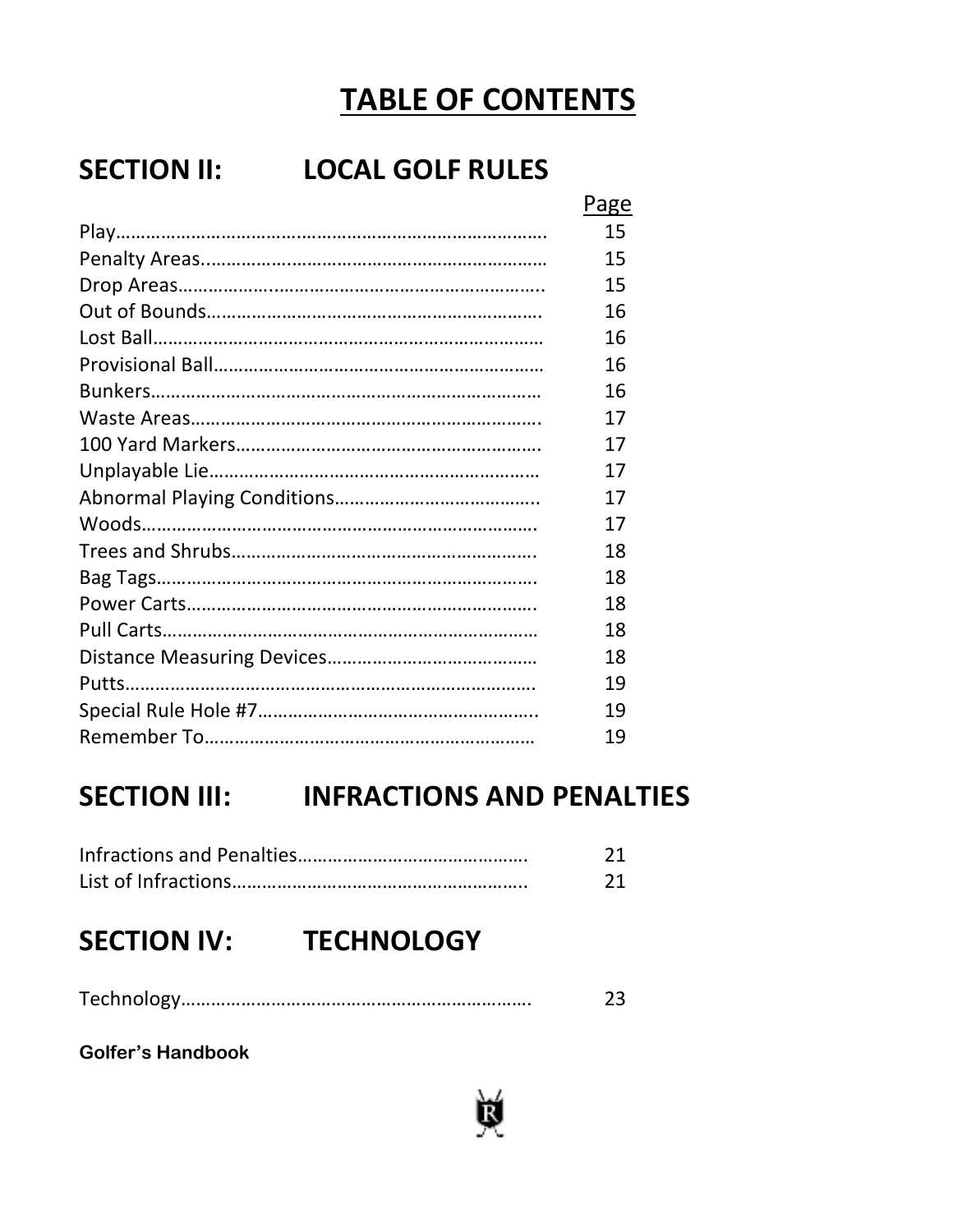### **PRO-SHOP**

### (732) 657-8900

Renaissance Country Club hereafter referred to as RCC.

- Closed January 1 through March 31
- Course closed second Wednesday of each month for heavy maintenance.

Members may call or sign-up in person two days in advance for a tee time.

### **PRO-SHOP HOURS**

| January, February, March | <b>CLOSED</b>         |
|--------------------------|-----------------------|
| April                    | $7:30$ AM $-5:00$ PM  |
| May thru September       | $7:00$ AM $-6:00$ PM  |
| October                  | $7:30$ AM $-5:00$ PM  |
| November                 | $8:00$ AM $-$ 4:00 PM |
| December                 | $8:30$ AM $-3:00$ PM  |

The 1<sup>st</sup> Tee time is a half hour after the Pro-Shop opens, course conditions permitting.

**Golfer's Handbook** 

Page 1

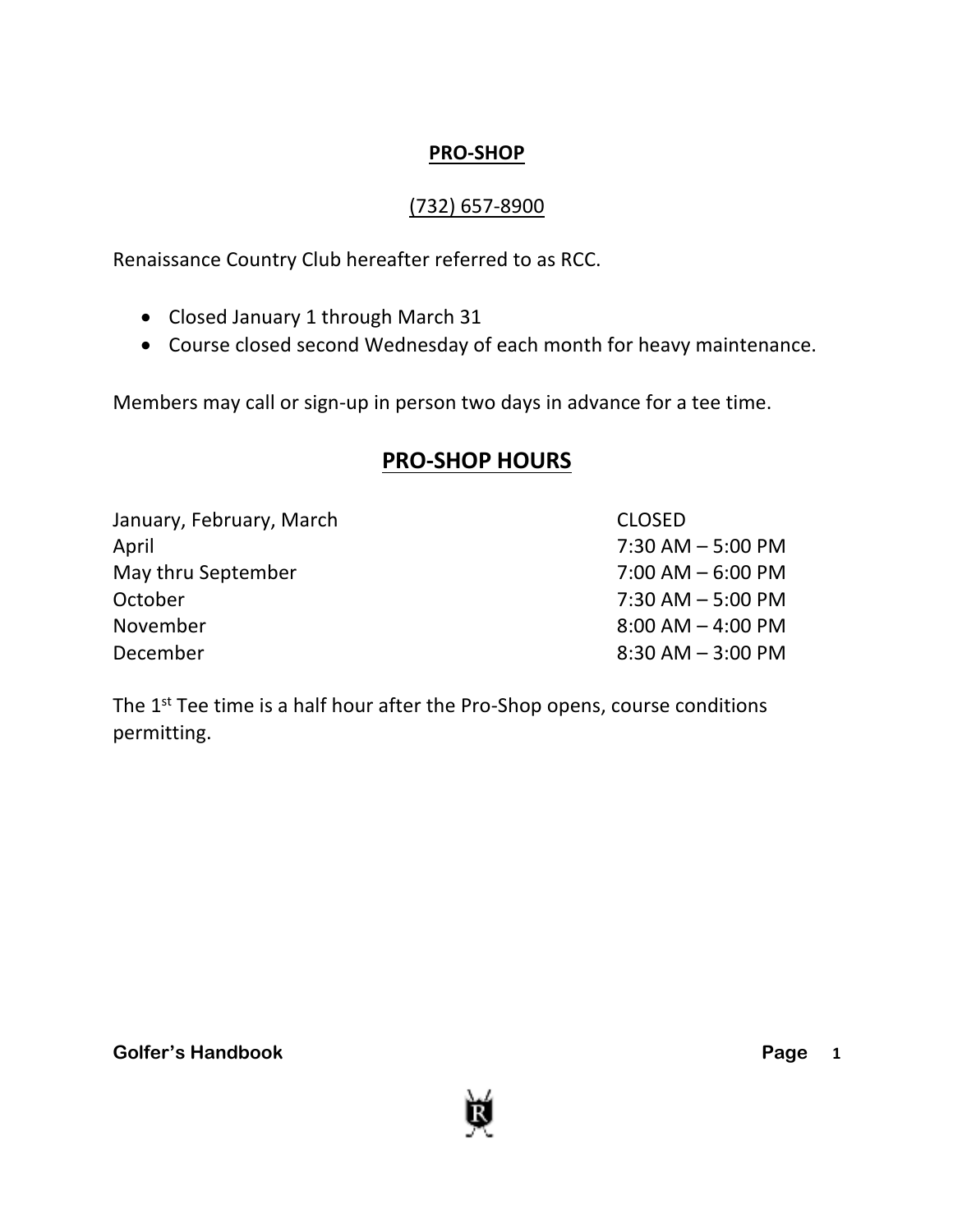#### **SCHEDULE**

The Golf Season is from April 1 to December 31. The Golf Course and Pro-Shop will be open seven (7) days per week, weather permitting unless otherwise posted.

**Exception** - closed second Wednesday of the month for heavy maintenance. Other exceptions or changes in any of the following schedules will be posted in the Pro-Shop and online. Additional closings may be necessitated by inclement weather conditions or the need for specialized maintenance.

- **MONDAY** Open Play. Tee times two days in advance. Associate and Guest play after 11:00 AM.
- **TUESDAY** Renaissance Men's Golf Association (RMGA) Reserved tee times. Sign-up for RMGA Members is two days in advance of play.

Open tee times for Ladies, Associates and Guest Play following conclusion of RMGA Tournament.

- **WEDNESDAY** Open Play. Tee times two days in advance. Associate and Guest play after 11:00 AM.
- **THURSDAY** Renaissance Ladies' Golf Association (RLGA) Reserved Tee times. Sign-up for RLGA Members is two days in advance of play.

Open tee times for Men, Associate and Guest play following conclusion of RLGA Tournament.

- **FRIDAY** Open Play. Tee times two days in advance. Associate and Guest play after 11:00 AM.
- **SATURDAY** RCC Event. If no tournament scheduled, open play. Tee times two days in advance. Associate and Guests after 11:00 AM.
- **SUNDAY** Open Play. Tee times two days in advance. Associate and Guest play after 11:00 AM.

#### **ASSOCIATE MEMBERSHIP**

The course is available after 11:00 AM daily for these members unless otherwise posted.

#### **ROOKIE MEMBERSHIP**

The course is available after 2:00 PM daily for these members unless otherwise posted.

#### **Golfer's Handbook**

Page 2

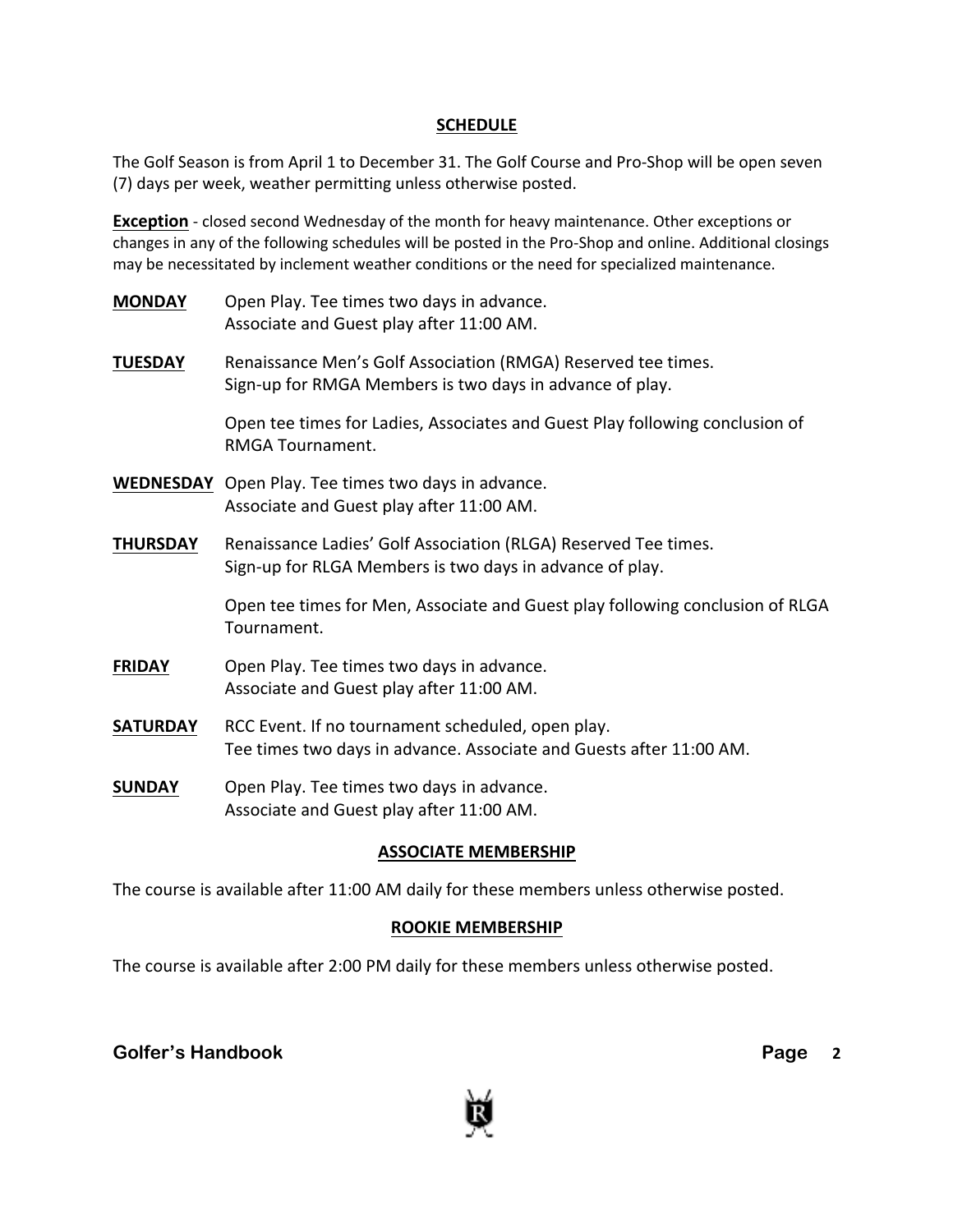### **TEE TIMES**

- A tee time is recommended at all times! A member may call in or make a tee time in person for one to four players, up to two days in advance.
- All Members and Guests must sign in at the Pro-Shop prior to play. Failure to check in and register at least 20 minutes prior to a reserved time may cause cancellation or set back.
- Any Associate Member or Guest must have a receipt for their greens fee or they will be asked to leave the course.
- A Full Member, playing with a guest after the Pro-Shop closes, **must** pre-register and pay the appropriate fee prior to the close of the Pro-Shop. Receipt for guest must be available for rangers during the round.
- An Associate Member, playing after the Pro-Shop closes, must pre-register and pay the appropriate fee prior to the close of the Pro-Shop. An Associate Member must have a receipt for the greens fee in their possession while on the golf course.
- In most instances, singles or twosomes will be allowed and must have a tee time. The Pro-Shop will have full authority to pair up these groups. Any single or double who refuses to pair up, will forfeit their spot until the Pro-Shop reassigns their position.
- Non-playing, non-member individuals must be approved by the Pro-Shop e.g., Club Championship Finals.

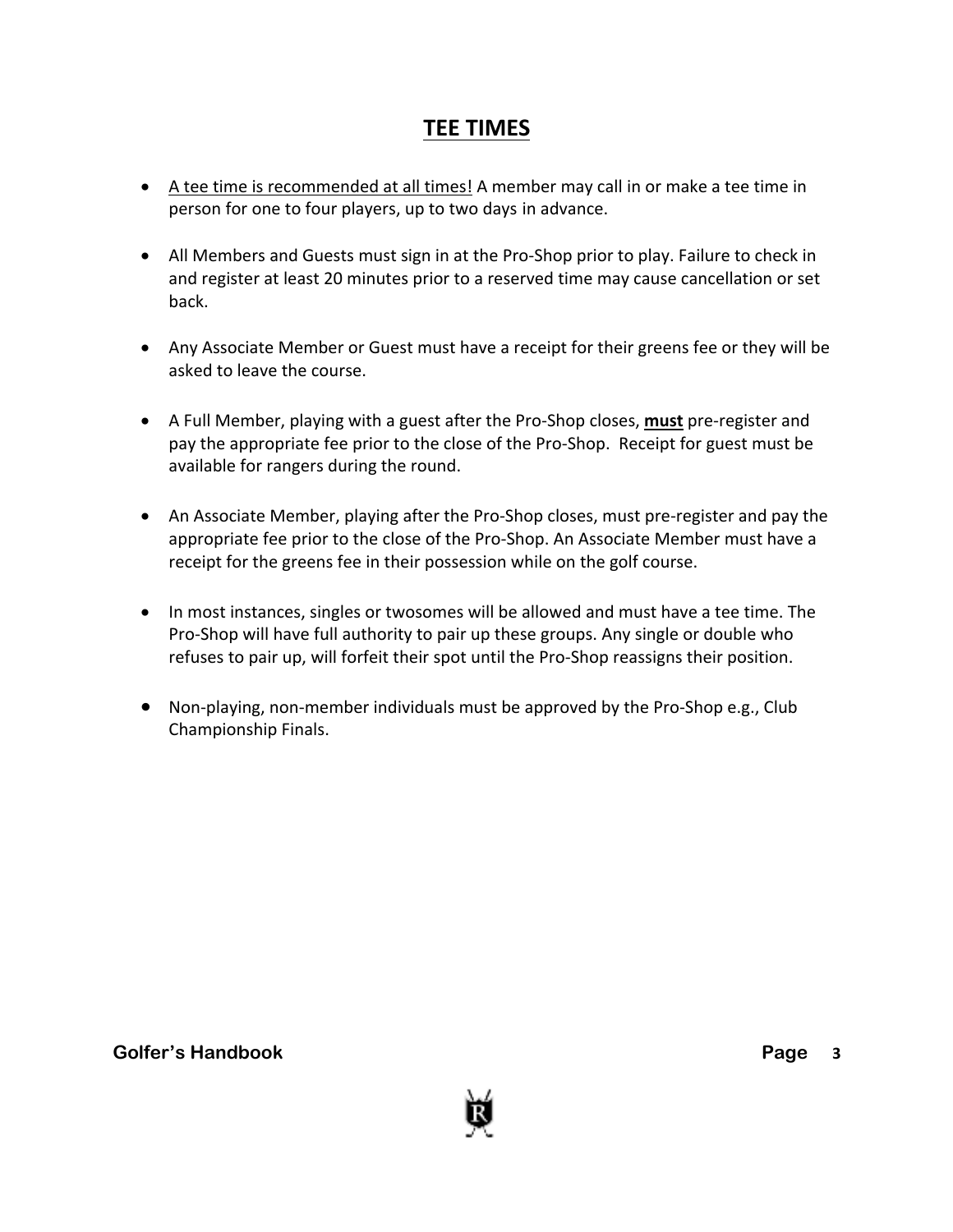### **STARTING PROCEDURES**

- All players must start from the hole designated by the Pro-Shop.
- NO PERSON MAY EVER START FROM THEIR HOUSE.
- Players making the "turn" after 9-holes will have priority on the  $10<sup>th</sup>$  tee. Groups wanting to play 18-holes must tell the Pro-Shop upon making their initial tee time.
- Stopping for lunch after 9 holes may cause you to lose your position on the  $10^{th}$  tee and is not advisable. You may, however, re-enter after checking with the Pro-Shop. They will start you at the next available opening.

### **SLOW PLAY**

#### *"While we're Young"*

*The rules of golf state, "In the interest of all, players shall play without delay."*

- Groups are expected to complete 9-hole rounds in 1 hour and 45 minutes or less and 18-hole rounds in 3 hours and 30 minutes or less. Players in a group who demonstrate an inability to play within these time constraints on several occasions will be subject to Infraction Policy and/or designated times of play. NO exceptions!
- Players MUST allow faster players to play through. This is defined by the fact that an entire hole has opened up in front of you, or you are not keeping up with completing 9-holes in 1 hour and 45 minutes, or less.
- Observe Lost Ball Rule (e.g. no more than 3 minutes to look for a lost ball).
- Play 'Ready Golf' (e.g. be ready to hit when it is your turn).
- Move from the green to the next tee before recording scores or selecting clubs.
- Play a Provisional Ball if there is a chance of a lost or out of bounds ball (see local rules section for procedures and options).
- Players should have a general knowledge of the USGA Golf and RCC Club Rules. The Pro-Shop staff will be happy to answer or assist you with any questions.
- If a slow group does not ask you to play through, you may tactfully ask to do so. If the group does not relent; make the Golf Staff or Ranger aware as soon as time permits so appropriate action can be taken.

#### **Golfer's Handbook** Page **Page 2014**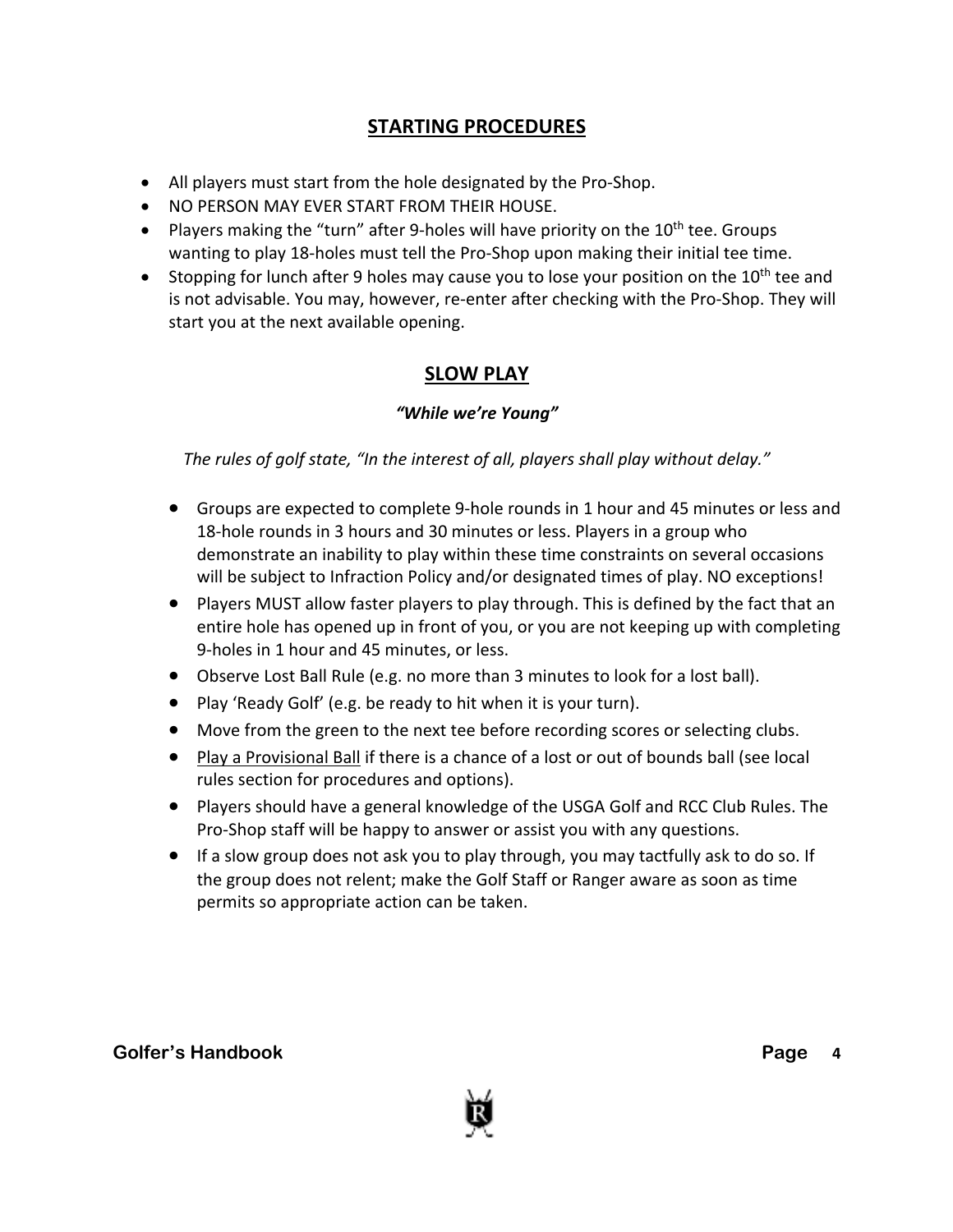### **PLAY**

- All Play will be governed by USGA Rules except where modified by RCC Local Rules.
- Event players and Non-event players should check dates of said events. Players are solely responsible for knowing the Club schedule. Event players may register up to **two (2) weeks in advance** (unless otherwise posted in the Pro-Shop). Players will pay an entry fee prior to the posting of tee-times on the Thursday prior to the event. **NO REFUNDS AFTER TEE TIMES ARE POSTED.**

### **GUEST POLICIES**

- *Any member sponsoring a guest is responsible for their guests' fees, behavior and attire. Please make sure your guests are generally aware of RCC policies in order to avoid any possible embarrassment to yourself, your guest and the staff.*
- Payments and guest registration to take place in the Pro-Shop only*,* no later than 20 minutes prior to tee time. See "Tee Times" if playing after the close of the Pro-Shop. Guests are to have a register receipt in their possession when on the golf course.
- A RCC member must accompany all guests.
- Members are responsible for guests' conduct and any penalties for violation of course rules.
- Members and/or their guests are liable for any golf course property damage and/or personal injury resulting from their guests' activity on the golf course. Guests must abide by the same tee usage rules as members.
- All guests must be sponsored by a golf member and play with a golf member. Guests will not be allowed to play during sanctioned RCC events with certain exceptions (i.e., Member Guest Tournament, Nine and Dine (if space is available)).
- Limit of 3 guests per member (at one time). The sponsoring Member must play with parties of 1, 2, or 3 guests.
- Children under the age of 17 will be given conditional golf course privileges. Conditional privileges will be at the discretion of the Pro-Shop after the member provides the staff with the juniors' golf history and experience. All decisions to allow junior golf privileges will be final.
- Any junior under the age of 18 without a valid driver's license will not be permitted to operate a rental power golf cart on the golf course.

### **ALL EXCEPTIONS MUST BE CLEARED THROUGH THE PRO-SHOP.**

**Golfer's Handbook** 

Page 5

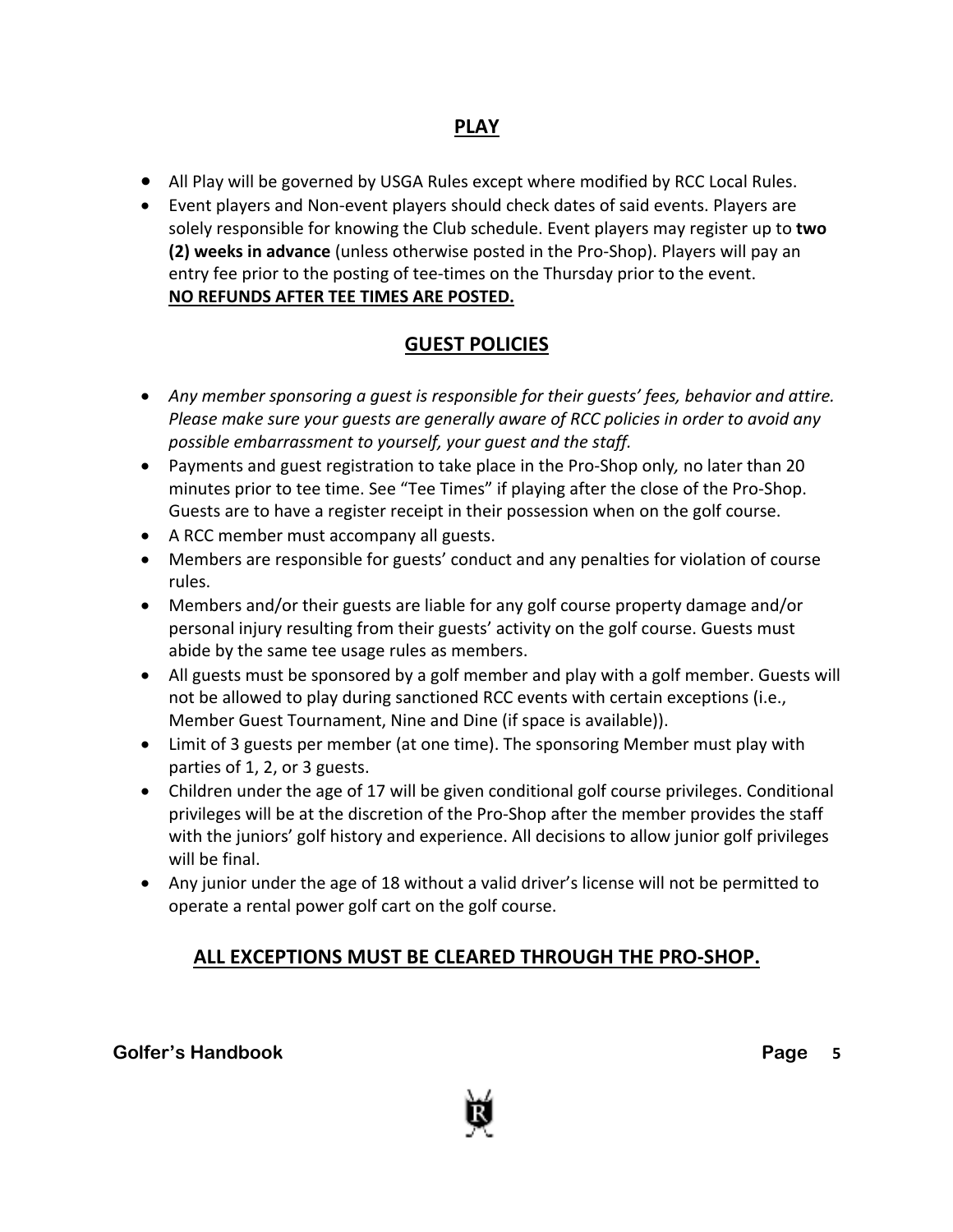### **MEMBERSHIP**

- Infractions (as per the Infractions and Penalties) of any golf regulations will result in a penalty, up to revocation of golfing privileges.
- **Members must display their BAG TAG at all times.**
- Membership privileges are not transferable.
- **Associate members must have a receipt for their green fees or they will be asked to leave the course.**

### **DRESS CODE**

### **MEN'S DRESS CODE**

No tank tops, cut offs, athletic shorts or pants, bathing suits, sweat suits, short shorts (Bermuda length shorts allowed), tennis shorts, denim jeans of any color, or shirts without collars (exception: mock turtle).

### **LADIES' DRESS CODE**

Same as the Men's Dress code with the exception that certain ladies golf wear does not incorporate collars and sleeves. Shorts must not be shorter than mid-length. Halters and tube tops are not allowed.

#### **SHOEWARE**

RCC is a spikeless/non-metal facility.

**Failure to adhere to the Dress Code will result in a 'No Admission" to the Golf Course. Members are responsible for their Guests' attire.**

### **GOLF COURSE AVAILABILITY**

- Weather, Unusual Ground Conditions, Special Events, or Outings may close the Golf Course for general play.
- The Golf Course Superintendent will determine when play is permitted. The decision as to when the course is fit or unfit for play, either for opening or re-opening, will be decided by the Golf Course Superintendent in coordination with Course Management.
- The Golf Course Superintendent can unilaterally make these decisions at any time. When possible, members will be notified in advance of closings.
- When possible, course conditions will be posted on website.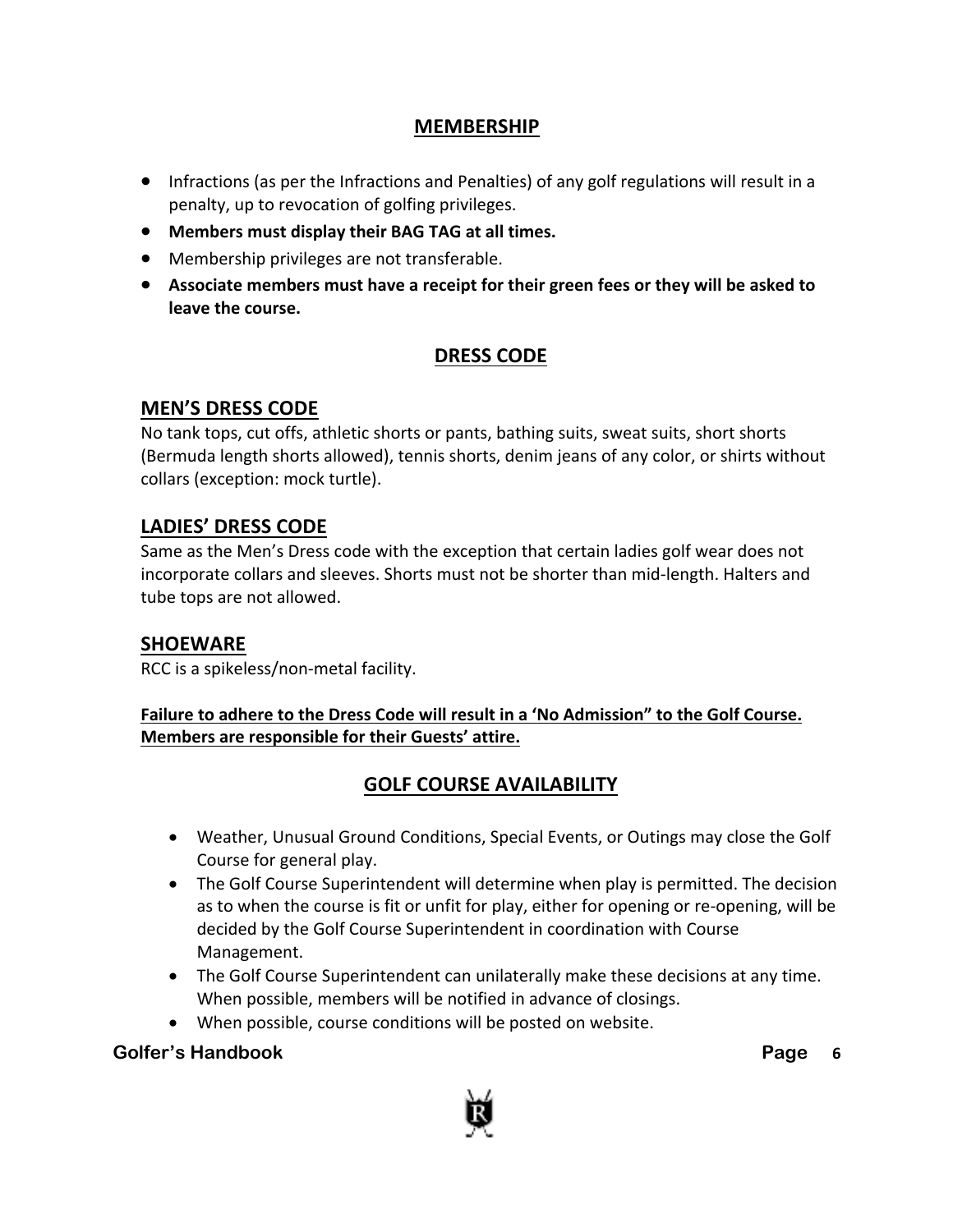### **POWER GOLF CARTS**

- Power cart must be electric.
- Power carts are to remain on the cart path in the vicinity of all greens, and not be driven on the banks and/or knolls of the greens.
- Cart must be housed inside owner's dwelling (no outside storage).
- \$300,000 liability insurance must be acknowledged annually.
- There will be no lending of golf carts to other members. Guests of cart owners may ride with sponsoring owners.
- Power cart application form and appropriate trail fee check must be submitted prior to cart use on golf course.
- A current cart fee membership decal must be displayed on the driver's side, left bottom of the windshield.
- An assigned cart number is to be displayed on both sides of the cart. The minimum number height is five (5) inches. Numbers are available from the Golf Committee.
- Cart fees are transferable if a resident sells a cart and is not purchasing another cart. Cart fees are not transferable when a resident is buying another cart. The registration moves with the owners' new cart.

#### **RENTED & OWNED POWER CARTS**

- All Carts must remain on the cart paths unless otherwise posted.
- Rented carts are not to be removed from the golf course grounds.
- Power Golf Cart rentals will be available for fair and reasonable rates and on a first come first serve basis.
- Rented Carts are for use on the Golf Course only.
- Rental Cart operators must be at least 18 years old or have a valid driver's license.
- Only 2 persons and 2 sets of clubs are permitted per cart.
- Cart operators must obey all golf cart traffic signs. **DO NOT** drive within 30 feet of the green.
- **DO NOT** drive a cart in hazard areas or woods.
- Be careful to avoid any soft area(s).
- **DO NOT drive on resident's property at any time!**
- Operation of a Rental Cart is at the risk of the operator. Cost of repair to the cart due to negligence will be charged to the member or sponsoring member.
- **Course conditions permitting the 90 degree rule is in effect on all par 5's, 4's, and holes 9, 10, 11, and 14. Carts are to remain on the paths on all other par 3's.**
- **The use of an authorized privately owned electric cart on the Renaissance Golf Course is only permitted by the member(s) who is (are) assigned to that cart number.**

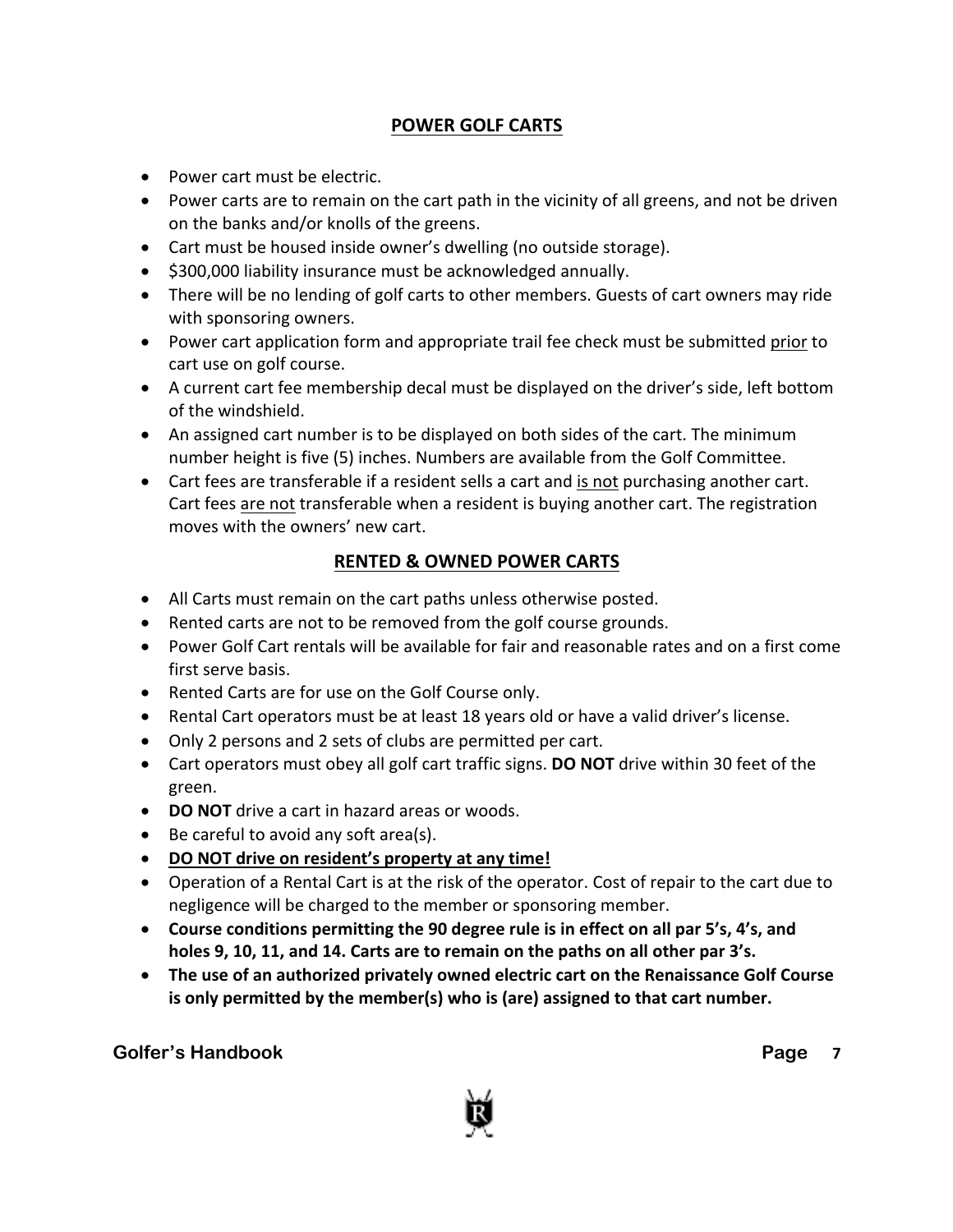### **90 DEGREE RULE**

- You may drive down the rough to your ball on all Par 4's, Par 5's, and hole-number 9, 10, 11, and 14. If the ball is on the fairway, drive 90 degrees to your ball; after you hit, continue back to the rough to your next shot. At no time should you drive down the fairway to your ball.
- Carts must stay on the cart path on Par 3's unless otherwise noted.

### **CART PATH ONLY RULE**

- When this rule is in effect, it will be posted in the Pro-Shop and at the first and tenth tees; carts **must** remain on the cart path at all times.
- When stopping the cart, keep all four wheels on the path and allow those approaching from behind to leave the path to pass. This will help to maintain the grass next to the cart path.

### **HANDICAPPING**

- The World Handicapping System will be used.
- All members, who join the GHIN system, are required to enter all 9- and 18- hole scores.
- Fair handicapping depends on golfers turning in all his/her scores. Every golfer is responsible for making sure **all, in season scores**, are entered. (A handicap may be adjusted if it is learned a player knowingly did not turn in a score).
- The Handicap Committee is empowered to make adjustments under USGA recommendations.

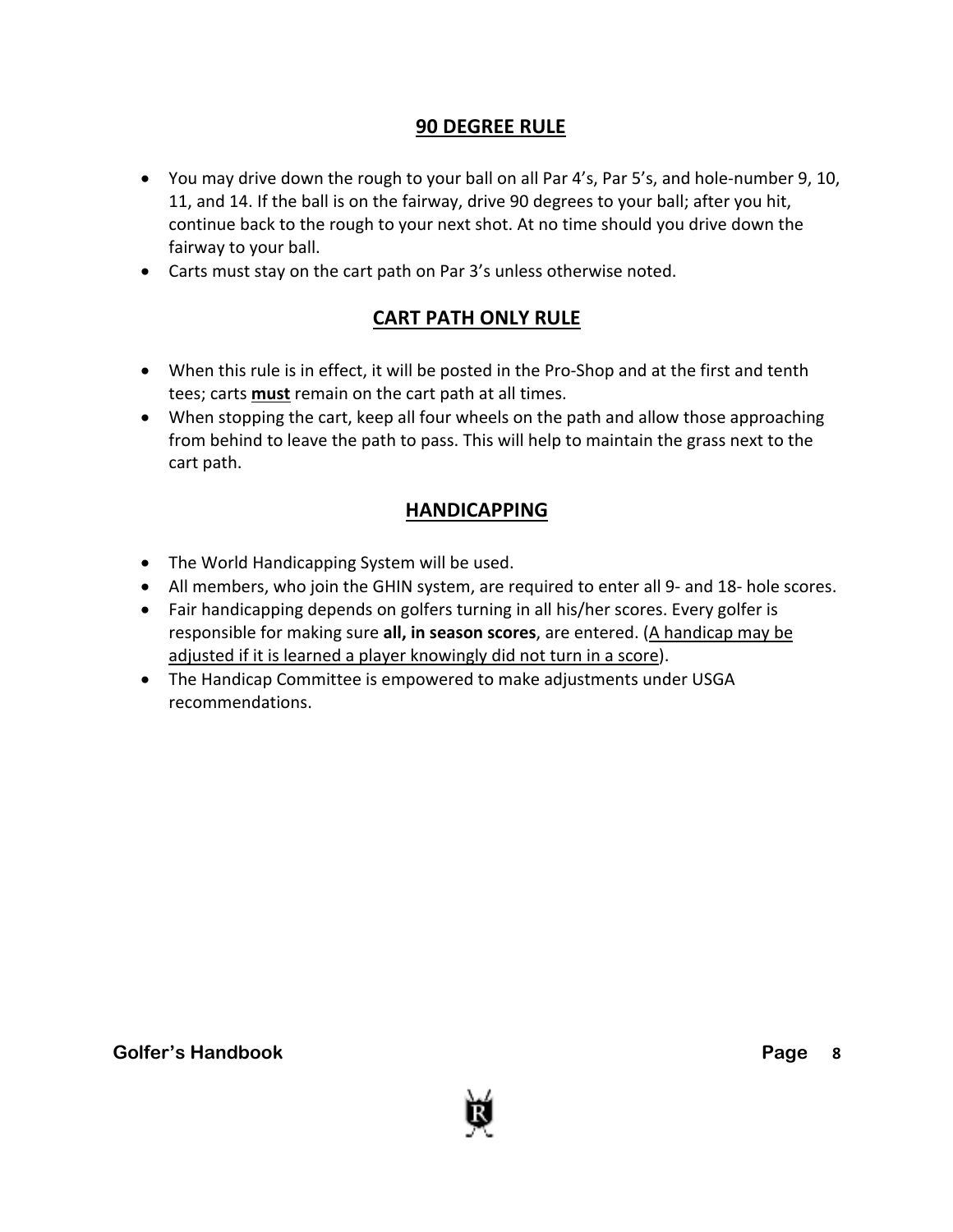### **SAFETY**

- Renaissance Country Club has no stated Lightning Policy. RCC would like all patrons to know that lighting and thunderstorms are dangerous and potentially deadly natural events. Please take appropriate measures to leave the course if these conditions are present. No players will be allowed to tee off when these conditions are present.
- Improper use of Electric Carts (Leased or Owned) may results in injury to you, passengers, or others. Do not speed or make sharp turns at high speeds. **Observe and obey cart signage.**
- Familiarize yourself with the cart by checking brakes and the forward and reverse gears. Stop at least 6 feet behind any cart in front of you and do not tailgate. Be alert to hazards in your path.
- Set the foot brake when you exit the cart.
- A swinging club can be a lethal weapon. Make sure the area is clear when you address the ball or take a practice swing.

### **ALL PLAYERS MUST REPLACE DIVOTS, REPAIR BALL MARKS, AND RAKE BUNKERS!**

### **Help keep YOUR course looking great!**

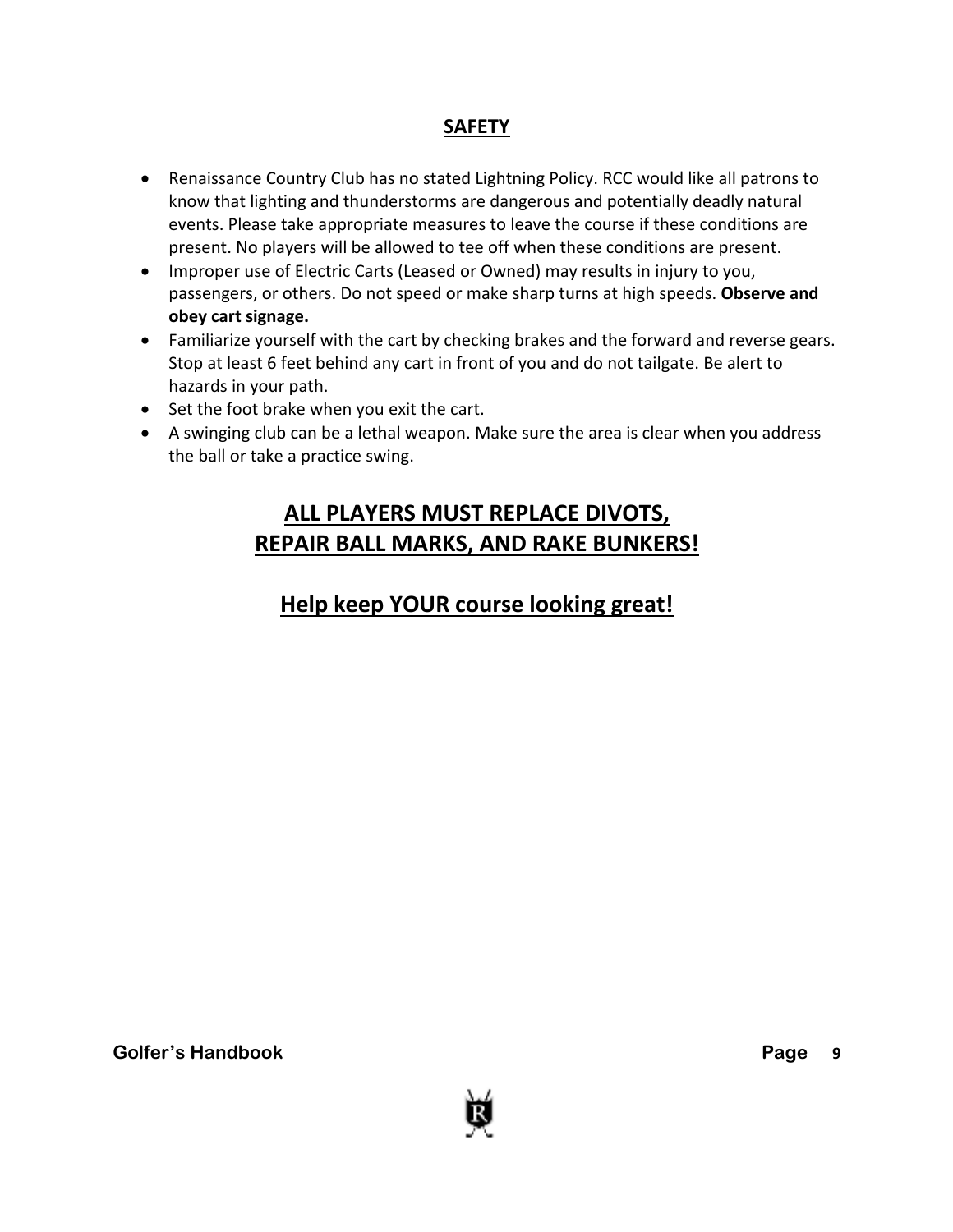### **PROCEDURE TO REPORT A MEDICAL EMERGENCY ON THE GOLF COURSE**

### **Call 911 and give them your location**

Example: Renaissance golf course at hole # , tee box, fairway, or green

- Call Security, 732-408-0054, informing them of the medical emergency and the location.
- Call the Pro Shop, 732-657-8900, if during operating hours.
- Call PMO, 732-323-0222, if during operating hours.
- The Manchester Police Department has in their possession detailed instructions on how best to access the various locations on the golf course.

### **LOCATIONS OF DEFIBRILLATORS IN RENAISSANCE**

- **A defibrillator for the golf course is located by the pump station near holes 7 and 11.**
- $\bullet$  2 defibrillators in the Clubhouse 1 outside the ballroom and the other outside the fitness center.
- One in the Annex, next to the main door.
- One in the PMO building near the Pro Shop.
- One in the recreation area at the Pavilion, next to the red emergency phone.

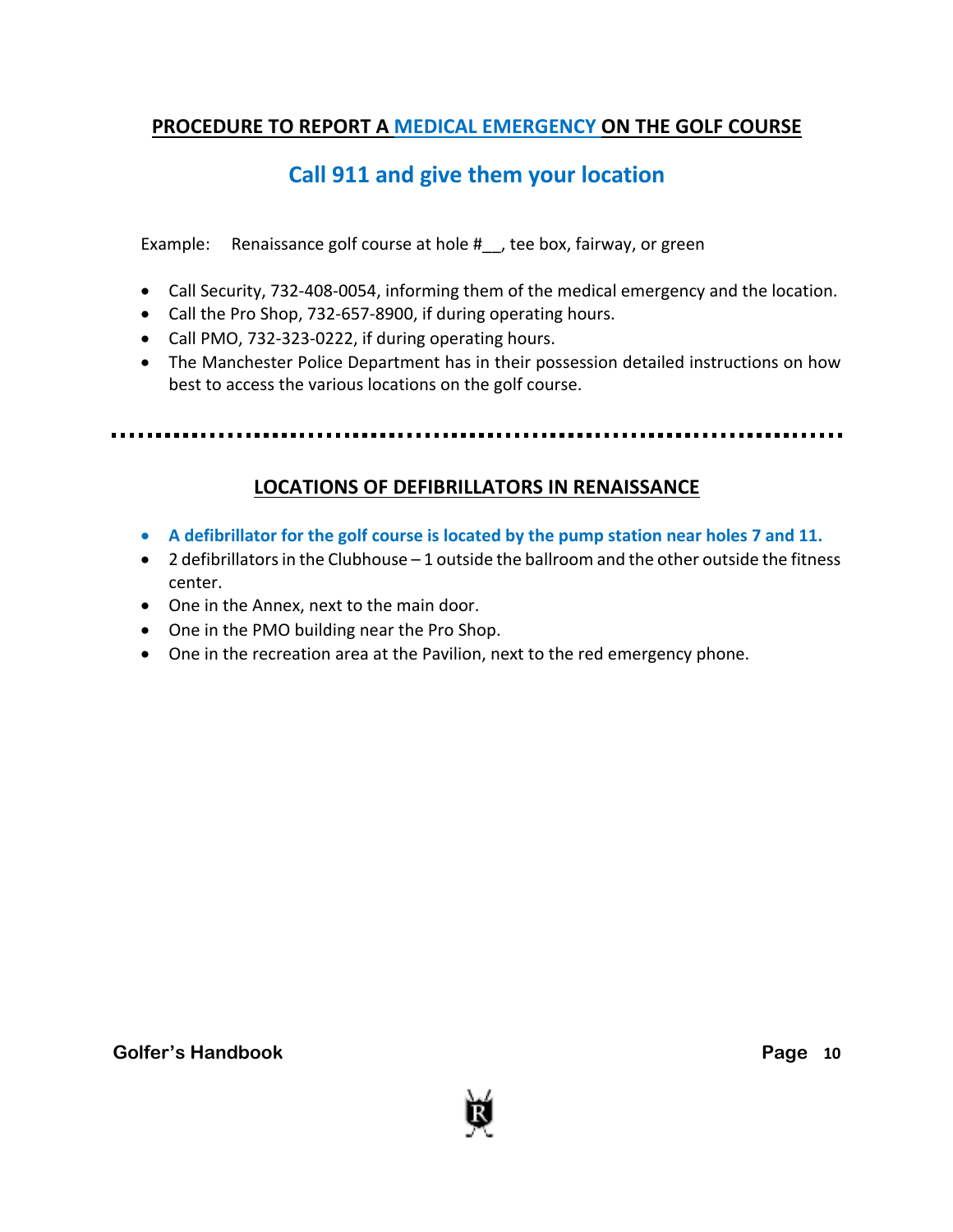### **CONDUCT**

- **Members must display their bag tag at all times.**
- All members and guests are expected to conduct themselves as gentlemen and ladies and to observe the Rules of Play (See Infractions/Penalties Section III of this booklet).
- No alcoholic beverages are allowed on the golf course.
- Members and/or their guests shall be liable to golf management for the value of Golf Course property that is damaged or removed by themselves or their guests.
- Members shall not reprimand any Employee or Contractor. Complaints, in writing, listing deficiencies in service or demeanor of any employee or contractor will receive immediate attention by Golf Committee. Complaints MUST be filed on a violation report form available in the Pro-Shop.
- Proper attire must be worn at all times. Please refer to the dress code section.

### **GENERAL RULES AND MISCELLANEOUS**

- **Homeowners' property is private. Absolutely NO trespassing or hitting from these areas. These are "Out of Bounds."**
- Homeowners are responsible for any damage done to their house by errant golf balls (See Tee Usage).
- Each Player must have a set of clubs and an appropriate device in which to carry them. Maximum 14 clubs.
- Players will observe the Lost Ball Rule which allows 3 minutes or less to locate your ball. "Ball-hawking" will not be permitted.
- Spectators will only be allowed for certain Special Events including, but not limited to, the Club Championship. Spectators may not have golf clubs in their possession or on their golf carts.
- Caddies are NOT permitted unless approved by Pro-Shop.
- The Practice Green and Hitting Cage are considered part of the Course and will **NOT** be open when the Course is closed. Chipping will be allowed within 10 feet of the Practice Green.
- **The Practice Green and Hitting Cage is for Members and accompanied Guests only. Use of the Hitting Cage is at your own risk. Anyone under the age of 18 MUST be accompanied by an adult member.**
- **Pets are NOT permitted on the Golf Course at any time.**
- More than 4 Players in a group is prohibited unless approved by Golf Shop. Fivesomes, if approved by Golf Shop, MUST allow fast groups to play through.

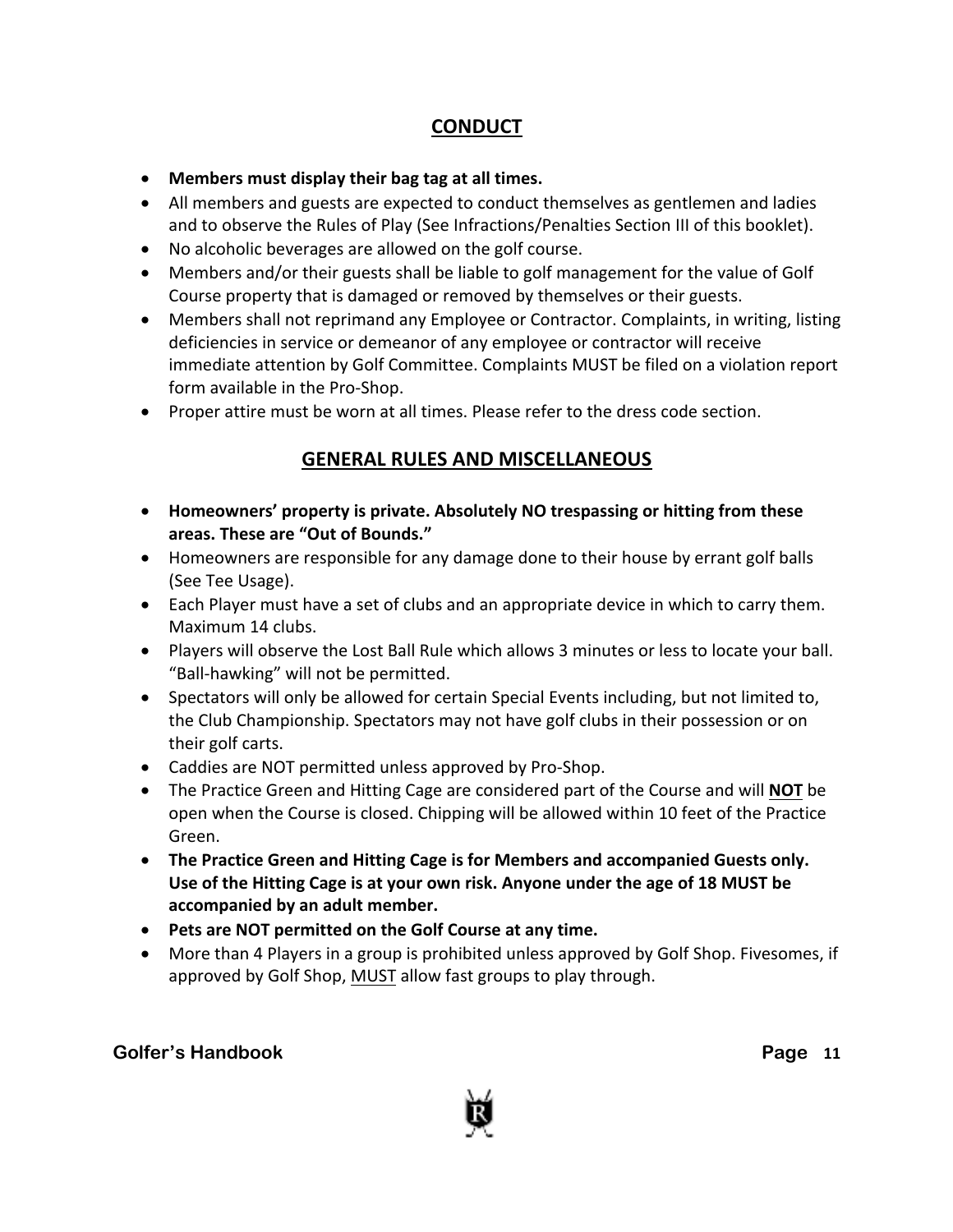### **TEE USAGE**

#### **MEN'S HANDICAP TEE STANDARDS**

| <b>BLACK TEES</b> | 18-Hole course handicap of 0-11  |
|-------------------|----------------------------------|
| <b>WHITE TEES</b> | 18-Hole course handicap of 12-UP |

#### **LADIES' HANDICAP TEE STANDARDS**

Ladies' tee usage will be limited to red and silver tees.

| <b>RED TEES</b>    | 18-Hole course handicap of 0-35  |
|--------------------|----------------------------------|
| <b>SILVER TEES</b> | 18-Hole course handicap of 36-UP |

### **MEMBERS WITH NO HANDICAP**

Men must play white tees. Women must play red tees.

### **GUESTS WITH NO HANDICAP**

Men must play white tees. Women must play red tees.

• **During the Club Championship, players may challenge up to a lower handicap flight at time of sign up.**

### **MEMBER RESPONSIBILTY**

- Members are responsible for their guests. If damage is found to be caused by the violation of tee usage policies, full accountability and responsibility will revert to the member golfer in violation; not the resident homeowner. The violator of these policies, who causes damage, will be fully liable for any and all damages.
- Golfers who are playing in accordance with the tee usage policies and general golf club regulations will not be held responsible for any damage that may be caused by an errant shot. The responsibility in this case will revert back to the homeowner and their insurance policy.
- Any golfer not playing the recommended tees is responsible for any damage that they have caused to someone's personal property.

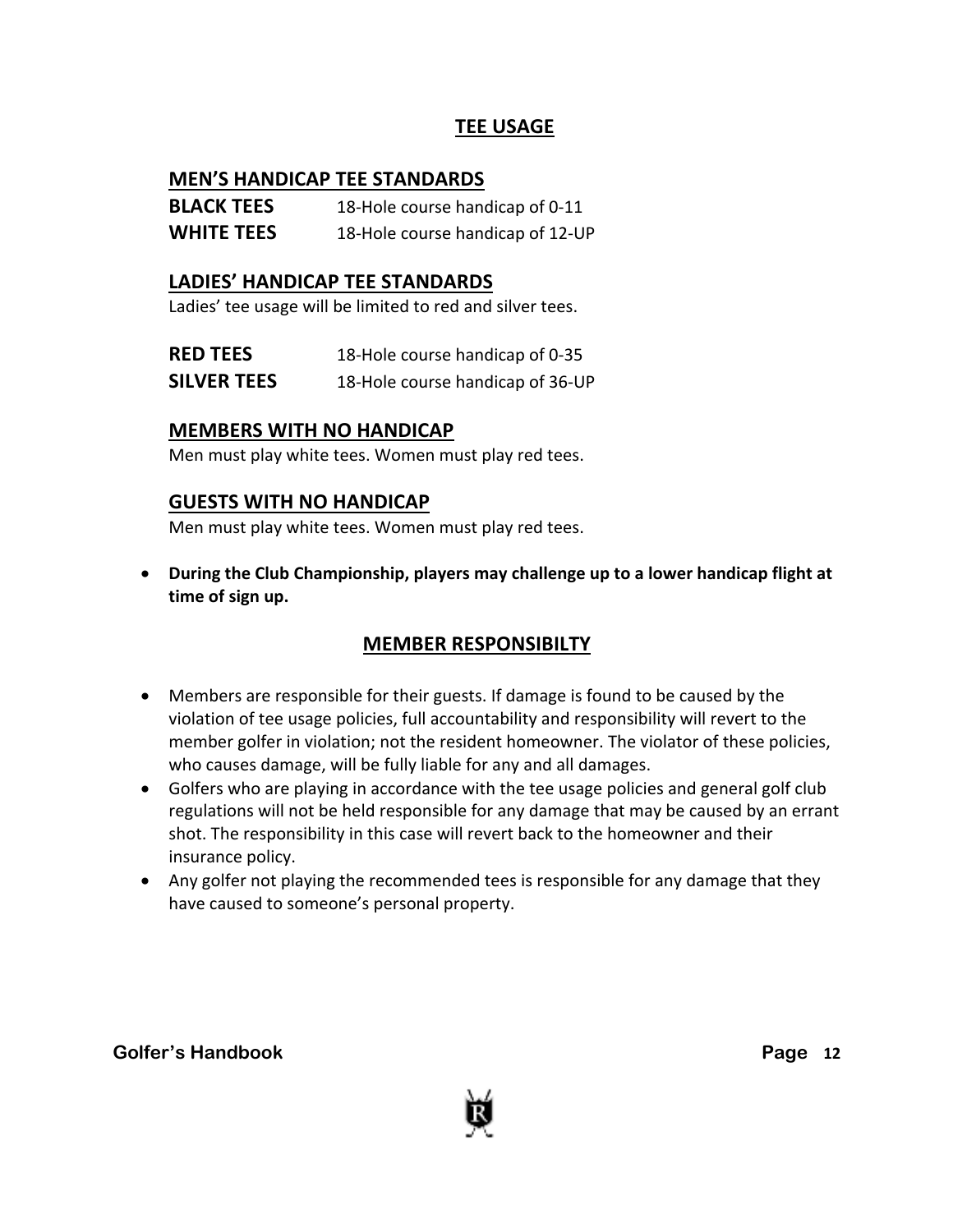### **ETIQUETTE**

- All members and guests are expected to conduct themselves as ladies and gentlemen and to observe our rules of play.
- From tee to green, always remain behind the person about to strike his or her golf ball.
- Remain quiet and motionless until after your playing partner has hit his or her golf ball.
- When on the green, avoid stepping on the line between another golfer's ball or mark and the cup.
- When on the green do not stand in golfer's line of vision when golfer is putting unless asked to tend the flag stick.
- Shout "**fore**" if a golf ball is headed toward a person or an owner's property.
- No player shall play until players in front are out of range.
- Player who has honors hits first unless honor player is not ready, then other players may ask to hit first.
- Write scores on next tee, not on green played or near green played. Remember other people are waiting to hit.
- **If you hit a shot and are not sure if it is inbounds or easy to find, re-hit (provisional) in order to speed up play, or you may proceed as delineated in section II. Your partners need to be notified that you are hitting a provisional shot.**
- Cell phones should be turned off while on the golf course and used only in case of an emergency.
- **Do not use the head of the putter to remove a ball from the cups. This damages the hole and the green!**

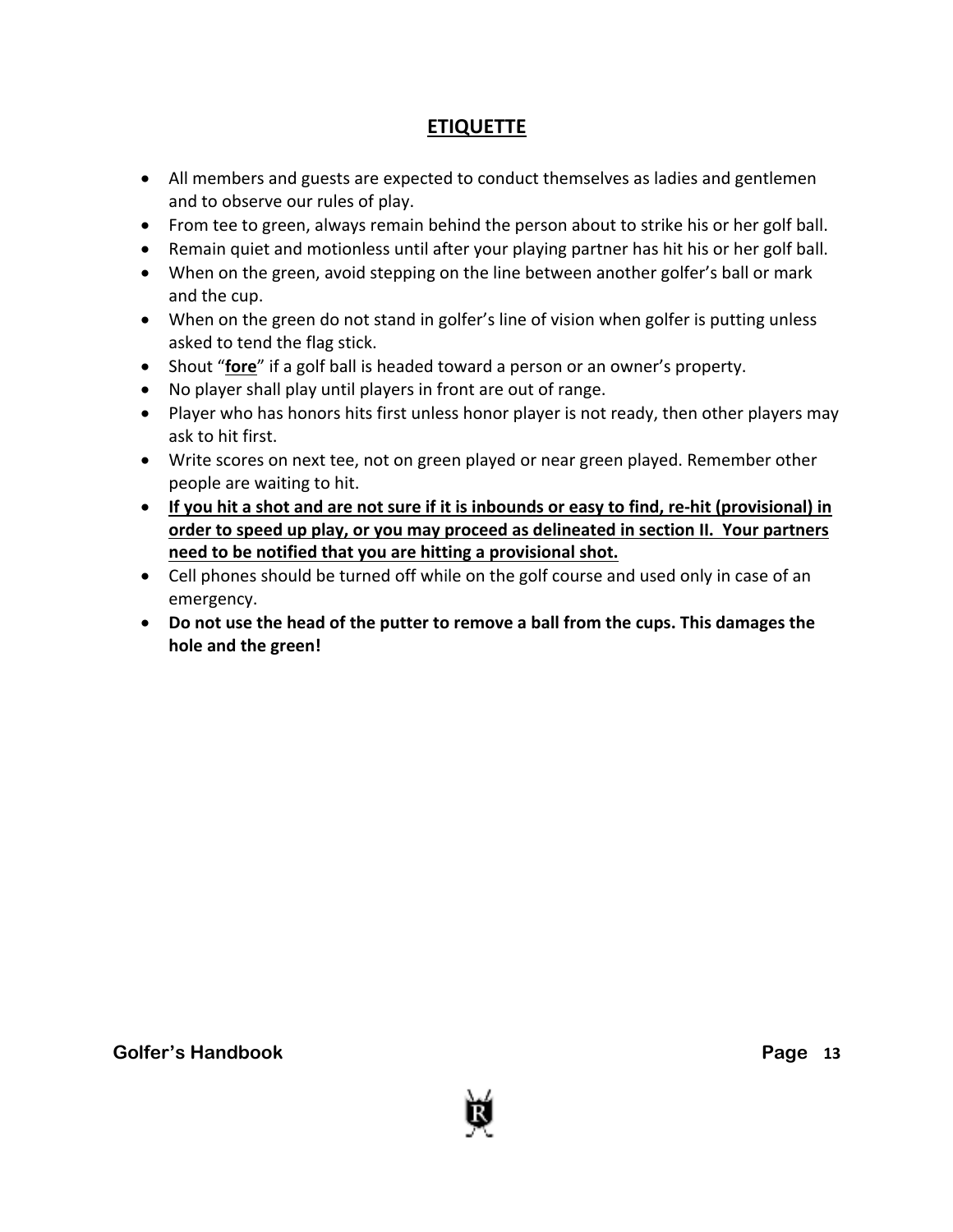

### **SECTION II**

## **Local Golf Rules**

## **USGA Rules Apply Except for LOCAL RULES AS STATED**

|                          | Page |      |
|--------------------------|------|------|
|                          | 15   |      |
|                          | 15   |      |
|                          | 15   |      |
|                          | 16   |      |
|                          | 16   |      |
|                          | 16   |      |
|                          | 16   |      |
|                          | 17   |      |
|                          | 17   |      |
|                          | 17   |      |
|                          | 17   |      |
|                          | 17   |      |
|                          | 18   |      |
|                          | 18   |      |
|                          | 18   |      |
|                          | 18   |      |
|                          | 18   |      |
|                          | 19   |      |
|                          | 19   |      |
|                          | 19   |      |
| <b>Golfer's Handbook</b> |      | Page |



**14**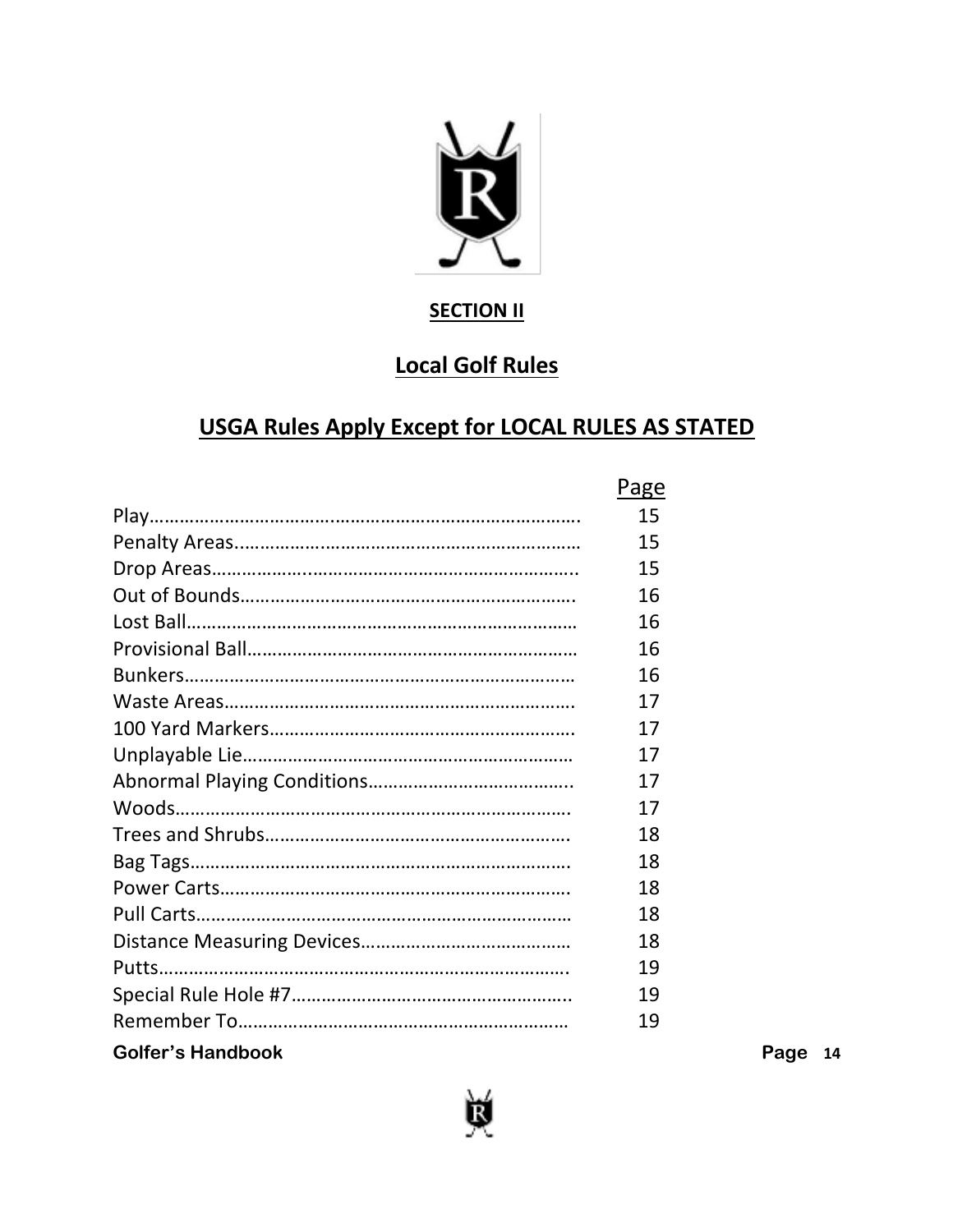#### **PLAY**

#### • **ALWAYS PLAY YOUR BALL AS IT LIES (fairway and rough)**.

• Exception: Pro announces winter rules are in play.

#### **PENALTY AREAS**

#### • **Yellow Stakes:**

- Player may play a ball, as nearly as possible, at the spot from which the original ball was played (Provisional).
- Player may drop a ball behind the water hazard, keeping the point where the ball crossed the margin of the water hazard directly between the hole and the spot on which the ball is dropped with no limit how far behind the hazard the ball may be dropped.
- Yellow stakes are in play from the rear tees on holes numbers 1, 10, and 11.
- All the above incur a **ONE (1) STROKE PENALTY.**
- You may ground your club and remove loose impediments. If a ball is moved it must be replaced to its original position. **ONE (1) STROKE PENALTY**

#### • **Red Stakes:**

- Player may drop outside the water hazard within two club lengths of and no nearer than the point where the original ball crossed the margin of the hazard; **ONE (1) STROKE PENALTY.**
- Player may replay from the spot where the original ball was played**; ONE (1) STROKE PENALTY.**
- You may ground your club and replace loose impediments. If the ball is moved it must be replaced to its original position; **ONE (1) STROKE PENALTY.**

### **DROP AREAS**

- There are drop areas located on holes one (1), and seven (7). If a player elects to use them with a ONE (1) STROKE PENALTY.
- When taking a drop, you should drop the ball from knee height into the relief area.
- See local rule.

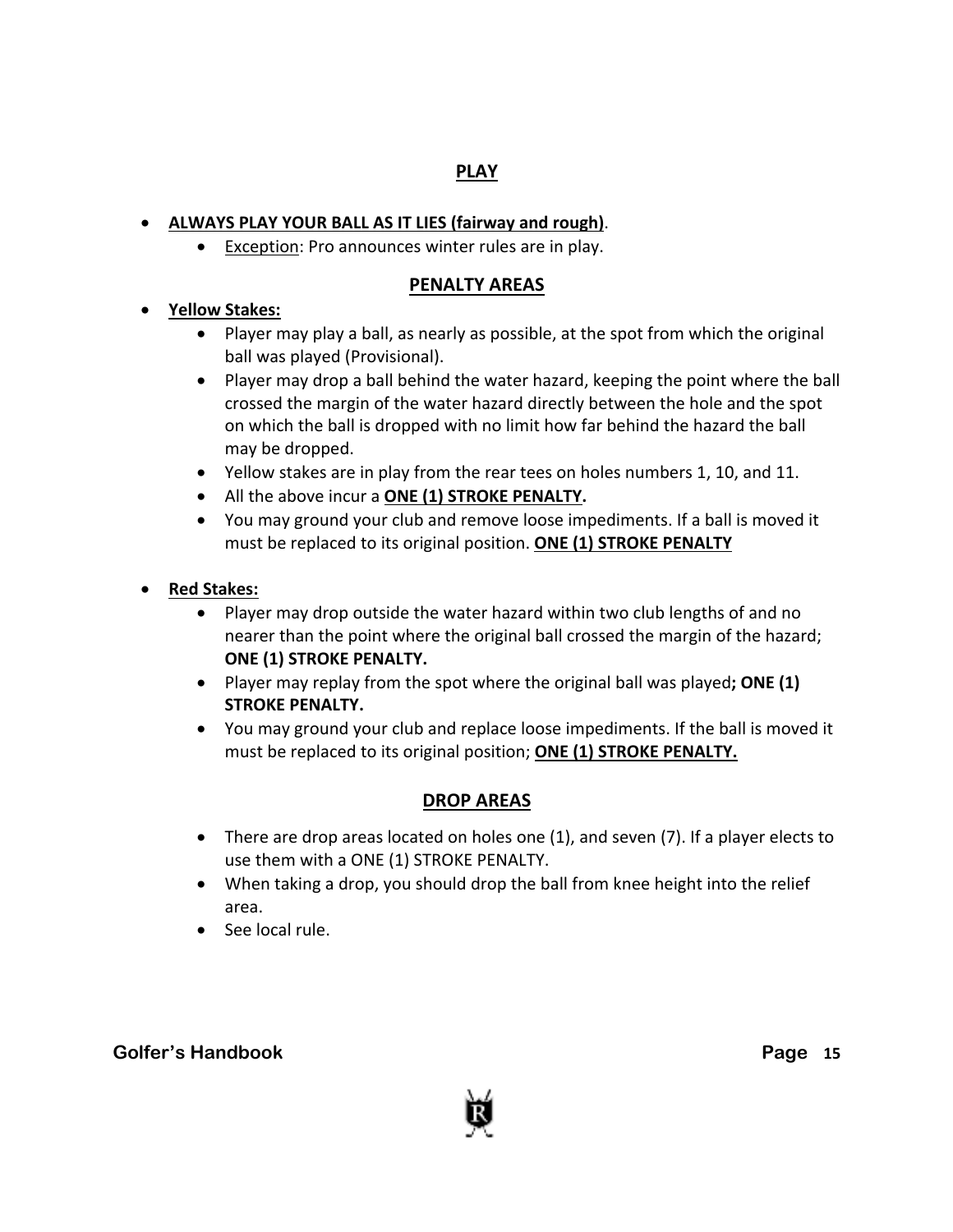### **OUT OF BOUNDS**

- **White Stakes:**
	- A ball coming to rest out of bounds can be replayed, as near as possible, at the spot from which the original ball was last played; **ONE (1) STROKE PENALTY.**
	- Player may choose to drop a ball between the point where the ball crosses the out of bounds line and the fairway, no closer to the hole; **TWO (2) SHOT PENALTY.**

### **LOST BALL**

- **Lost Ball:**
	- The player may look for his/her golf ball for three (3) minutes. If ball is not found, a ball must be played, as near as possible, to the spot from which the original ball was played; **ONE (1) STROKE PENALTY.**
	- If in doubt if the players' ball is lost, he/she has two (2) options. OPTION I: The player hits a provisional ball. If original ball is found, it must be played, if not the provisional ball carries a **ONE (1) STROKE PENALTY.** OPTION II: The player may drop a ball between where it is believed to have been lost and the edge of the fairway, no nearer the hole. **A TWO (2) STROKE PENALTY IS INCURRED**

### **PROVISIONAL BALL**

If after hitting a shot a player is unsure if the ball is out of bounds or lost (i.e. in woods) the player should declare that he/she is hitting a provisional ball. The provisional ball must be played as near as possible from the spot where the last shot was played**. If the original ball is found, it must be played. If it is not, the provisional ball is played; ONE (1) STROKE PENALTY.**

### **BUNKERS**

- Players must play ball as it lies. Player is not allowed to ground club or take a practice swing that touches sand.
- If the ball is unplayable (under the lip or buried in the sand), player may drop ball in the bunker, **ONE (1) STROKE PENALTY**, or go back to where he/she hit the shot into the bunker, **ONE (1) STROKE PENALTY.**
- The player may choose to drop out of the bunker, keeping the original lie between the hole and where the ball is dropped; **TWO (2) STROKE PENALTY.**



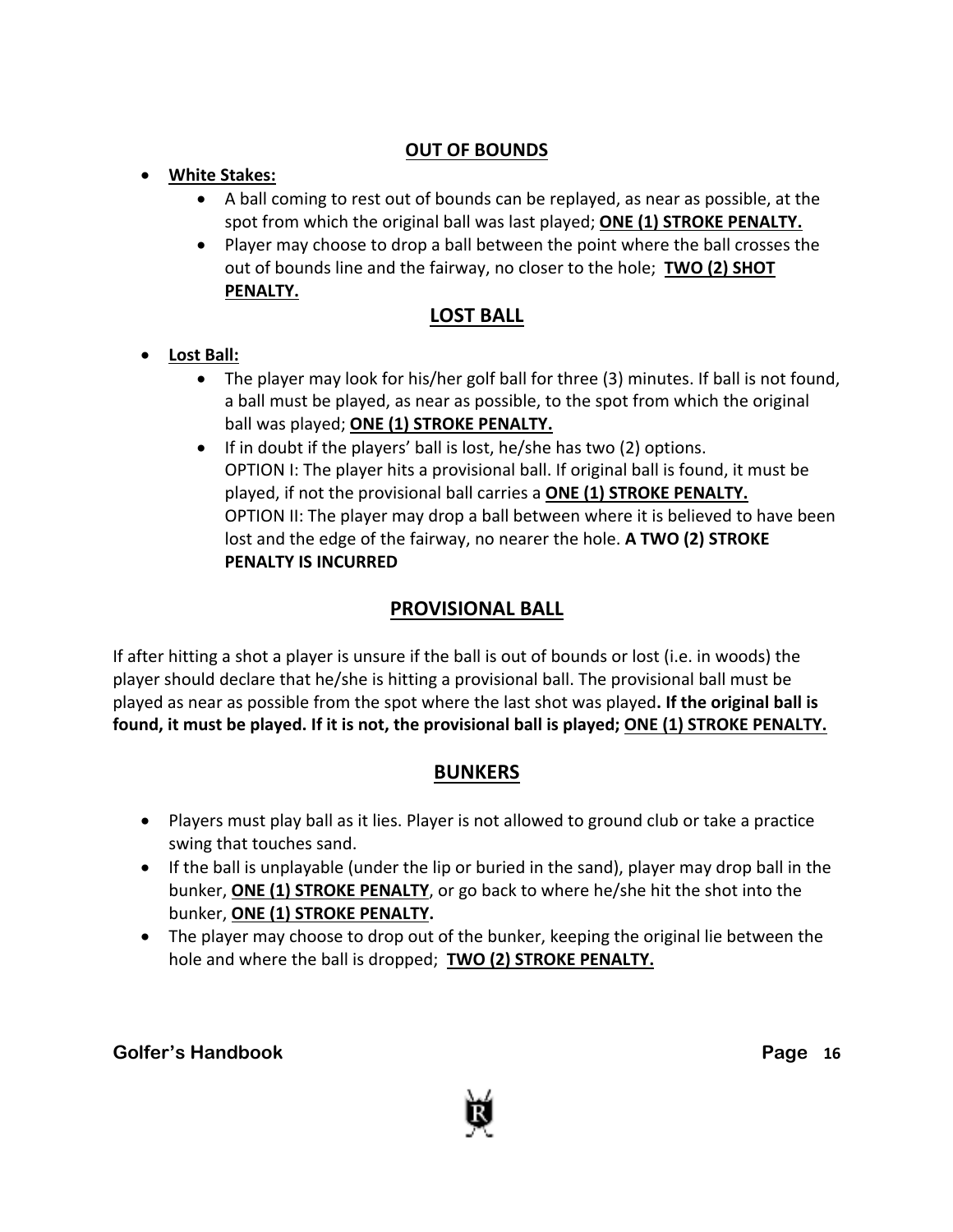### **WASTE AREAS**

• Several bunkers have been designated as waste areas. This means you may ground your club and take practice swings. These bunkers have clumps of love grass planted in them and are located at:

Hole #1 – left side of green

Hole #4 – right side of fairway beyond the woods

Hole #8 – far right side of green

Hole #9 – right side of green

If additional areas are added the same rules will apply.

### **100 YARD MARKERS (love grass)**

• If the players' ball lands in the marker or his/her swing is impeded by it, two club relief can be taken. Ball must be dropped no closer to the hole and in the rough. No penalty incurred.

### **UNPLAYABLE LIE**

A Player may declare his/her ball unplayable any place on the course. If player deems his/her ball unplayable then he/she may, under **PENALTY OF ONE (1) STROKE,** do one of the following:

- Play ball as near as possible from where the ball was last played.
- Drop ball within 2 club lengths where the ball lay, (no nearer the hole).
- Drop ball behind the point where the ball lay in line with the flag. There is no limit as to how far back.

### **ABNORMAL PLAYING CONDITIONS**

If the ball lies in an abnormal condition (i.e., ground under repair, casual water, or cart path) or if it affects the player's stance or swing, the player may lift and drop it **without penalty** within **one club length of the nearest point of relief that is not closer to the hole.**

### **WOODS**

The woods are part of our course. Ball is not to be moved unless you claim unplayable lie. See unplayable lies; **ONE (1) STROKE PENALTY.**



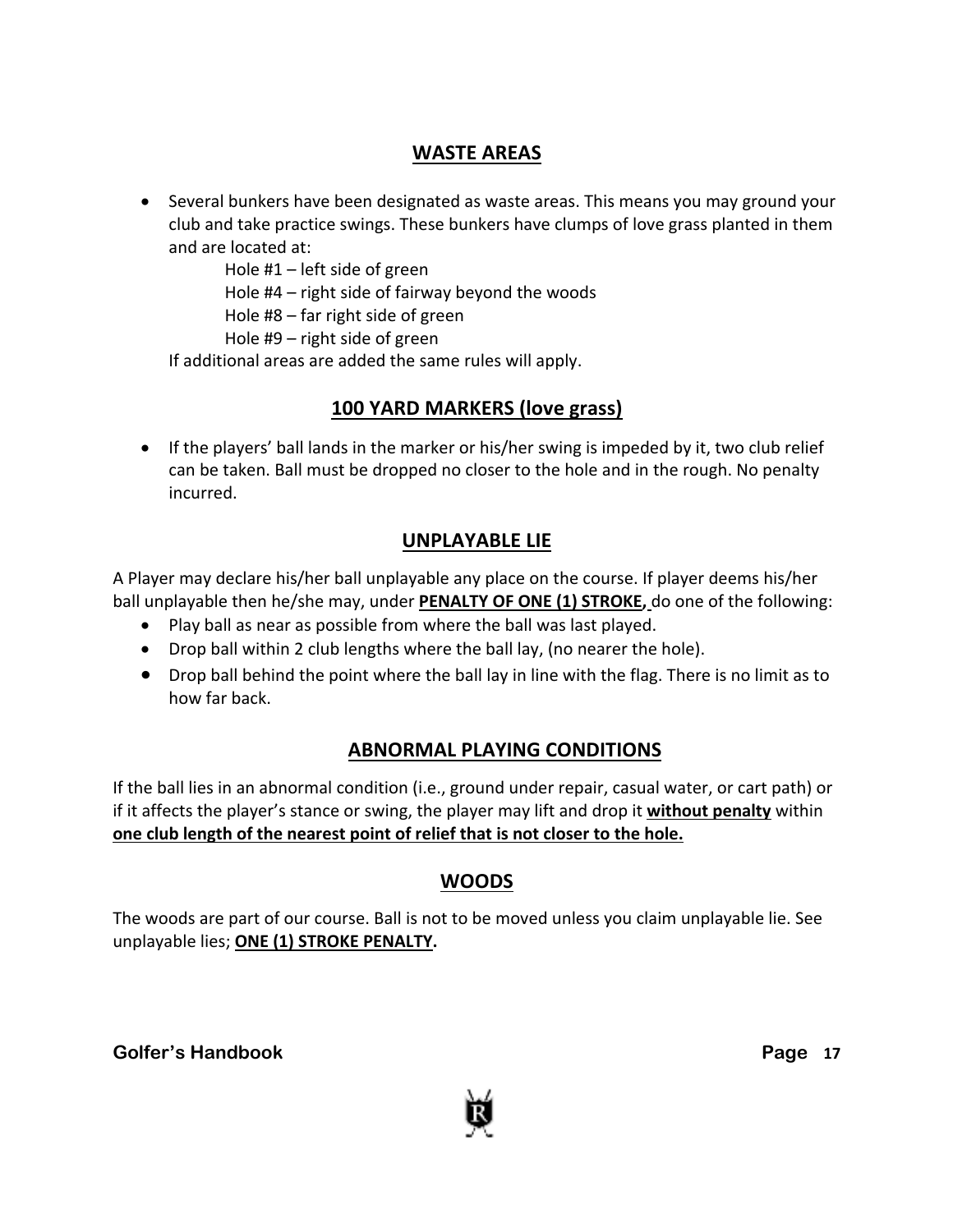### **TREES AND SHRUBS**

Ball is in play under the trees. If unable to hit a shot you must claim unplayable lie. **ONE (1) STROKE PENALTY (SEE UNPLAYABLE LIE). EXCEPTION: STAKED TREES.** Providing relief for young trees, if such a tree interferes with a player's stance, or the area of his/her intended swing, the ball must be lifted, without penalty, and dropped within two (2) club lengths of the perimeter of the tree, no closer to the hole with **NO PENALTY.**

### **BAG TAGS**

- A current membership Bag Tag is to be displayed on your golf bag at all times.
- Associates and Guests must have in their possession a paid receipt from the Pro-Shop.

### **POWER CARTS**

- Course conditions permitting, **ALL** power golf carts will be permitted to use the 90 degree rule on par 4's, par 5's and holes 9, 10, 11, & 14. All carts must remain on the cart path on all other par 3's.
- There is a sign posted adjacent to the practice green and at the first (1) and the tenth (10) tees, informing all players of the cart rules for the day.
- All power golf carts are to remain on the cart path when the *cart path only* sign is posted.
- The Golf Course Superintendent will determine when the 90-degree rules are in effect.

### **PULL CARTS**

Pull carts must exit before the green. Carts are never allowed on the Tee Box, fringe, or rough close to the green.

### **DISTANCE MEASURING DEVICES**

In accordance with USGA rules, the Rules Committee has approved the use of appropriate distance measuring devices in all play at RCC.



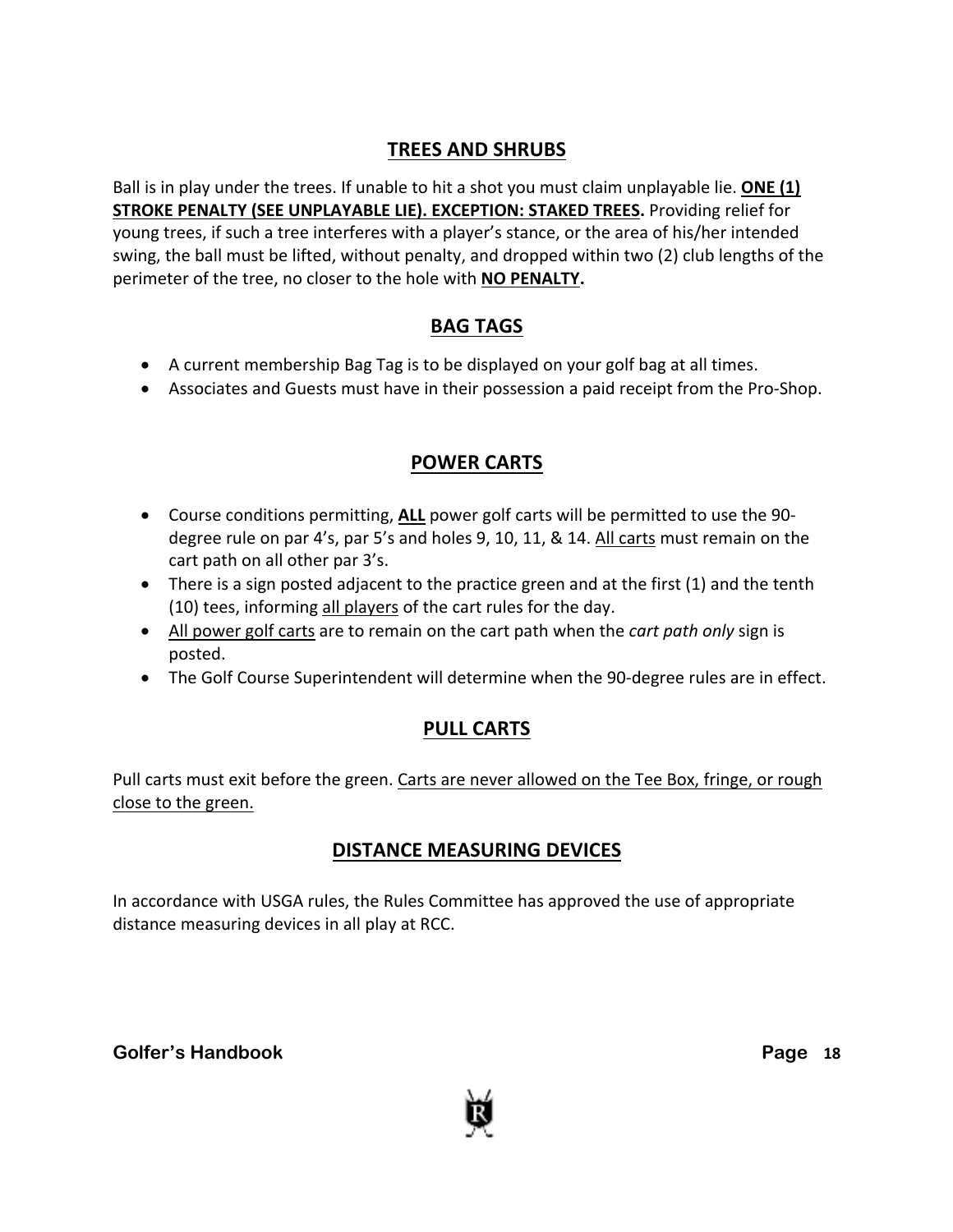#### **PUTTS**

During individual or tournament play, hole out every putt. **NO GIMMEES!** Exception: Match Play.

Players may repair any damage on the putting green caused by a person, a ball, an animal or maintenance practices.

When on the putting surface, a player can leave the flagstick in the hole when putting.

### **SPECIAL RULE HOLE #7**

A fence was added along the bulkhead. A ball, that comes to rest where the fence would interfere with the player's swing, may be lifted and dropped no closer to the hole. This allows the player to play the shot without interference. (No penalty)

### **REMEMBER TO**

### Keep up the pace of play Rake the bunkers & replace rake in bunker Replace your divots Fix your ball marks

The game of golf relies on the integrity of the individual to abide by the rules. Following USGA and Local Rules insures a level playing field and that a proper handicap is established for each player.

All RCC golfers should familiarize themselves with the Rules and Etiquette of the game.

### **THE LOCAL RULES ARE SUBJECT TO CHANGE. THE INTENT OF LOCAL RULES IS TO CLARIFY, SIMPLIFY, AND SPEED UP PLAY.**

**Golfer's Handbook** 

**Page 19** 

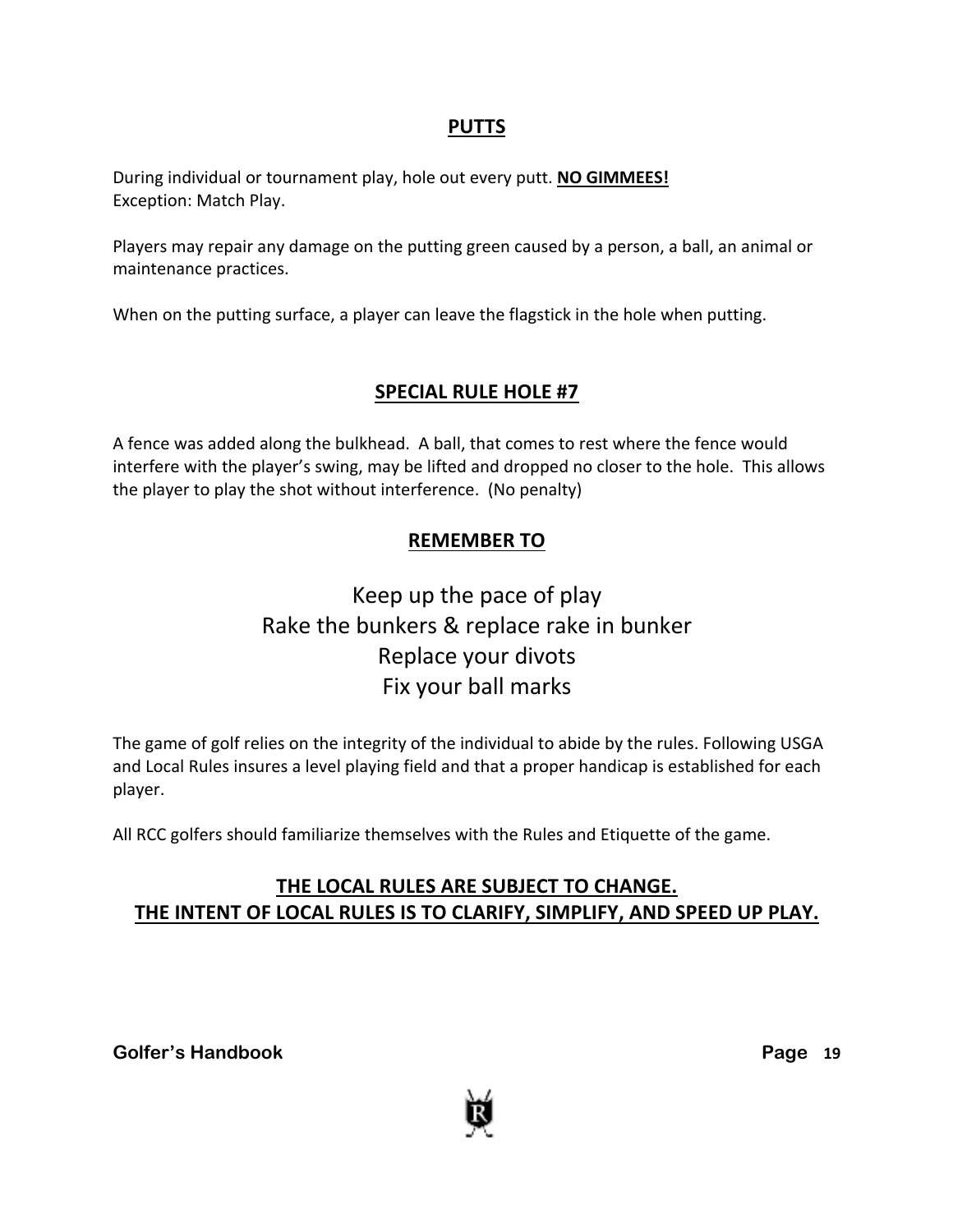

# **SECTION III**

### **INFRACTIONS & PENALTIES**

| PAGE |
|------|
|      |
|      |

**Golfer's Handbook** 

Þ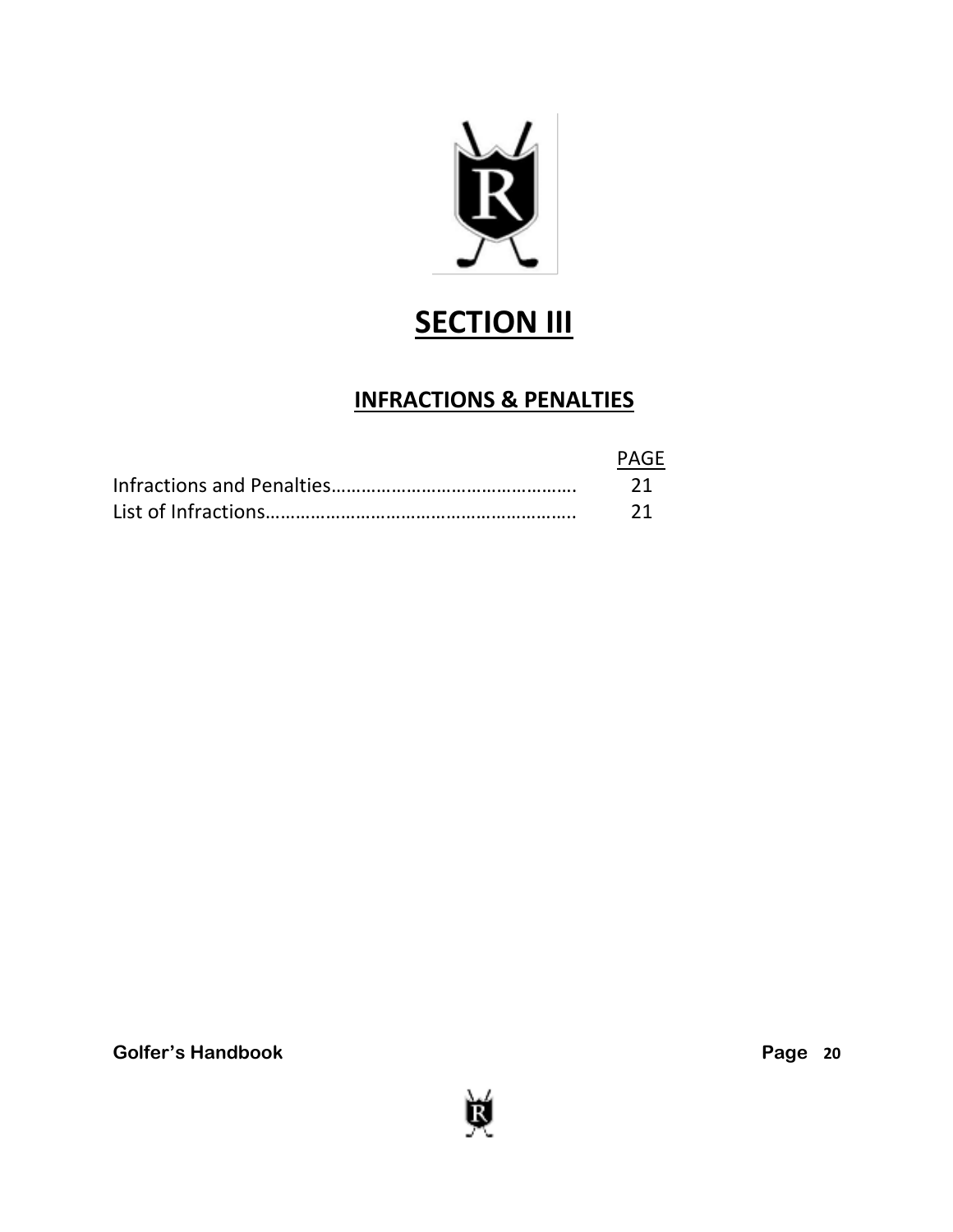### **INFRACTIONS AND PENALTIES**

*Enforcement of the rules is a delicate subject. No one wants to be the "golf patrol" so; we basically charge the starter, ranger, and professional staff with this task. However, all members have the responsibility to themselves, their guests, and other members to adhere to RCC and USGA rules and regulations.*

*The Golf Committee has established a Golf Infractions Protocol and a Grievance Committee. Said committee consists of the Chairperson of the Golf Committee, his/her designee, the Rules Chairperson, and the RCC Golf Professional. Here is how it works:*

**ALL INFRACTIONS MUST BE DOCUMENTED IN WRITING. THE GRIEVANCE COMMITTEE WILL CAREFULLY REVIEW THE COMPLAINT. THE SEVERITY OF THE INFRACTION WILL DETERMINE THE RESPONSE OF THE COMMITTEE. THE COMMITTEE CAN SUSPEND GOLF PRIVILEGES FOR A SPECIFIED PERIOD OF TIME OR TERMINATE MEMBERSHIP WITHOUT REIMBURSEMENT.**

### **LIST OF INFRACTIONS**

- Trespassing on homeowner's property
- Hitting a ball from homeowner's property
- Abusive behavior/language directed at employees, homeowners, or members
- Refusal to follow Ranger/Starter instructions
- Walkers pulling or placing carts on the tee box, greens, or collar of green
- Electric carts on the tee box, greens, or collar of green.
- Continued and willful disregard of the rules and/or guidelines as stated in this handbook
- Failure to follow cart usage signs and rules

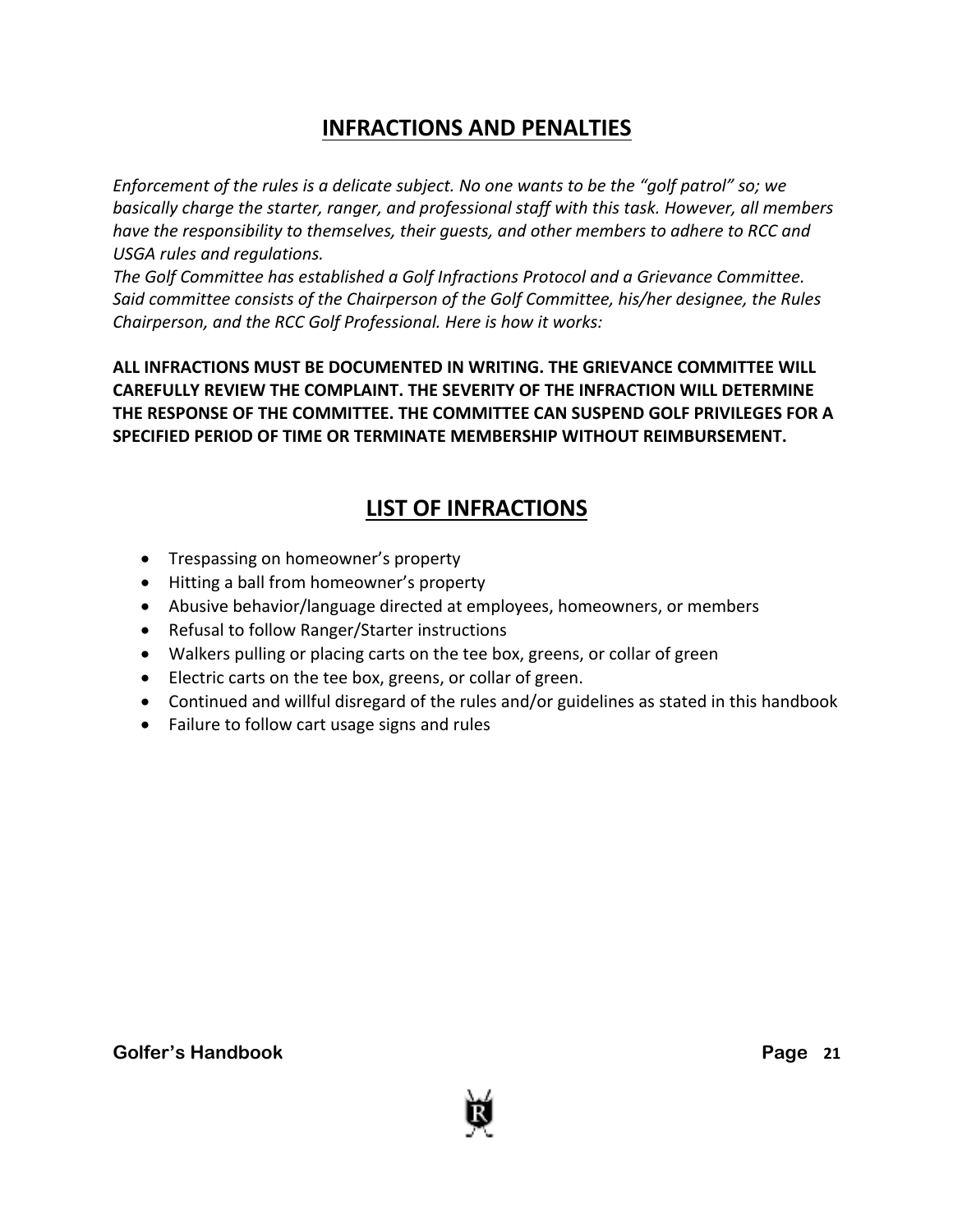

# **SECTION IV**

## **TECHNOLOGY**

| PAGF |
|------|
|      |

**Golfer's Handbook** 

Þ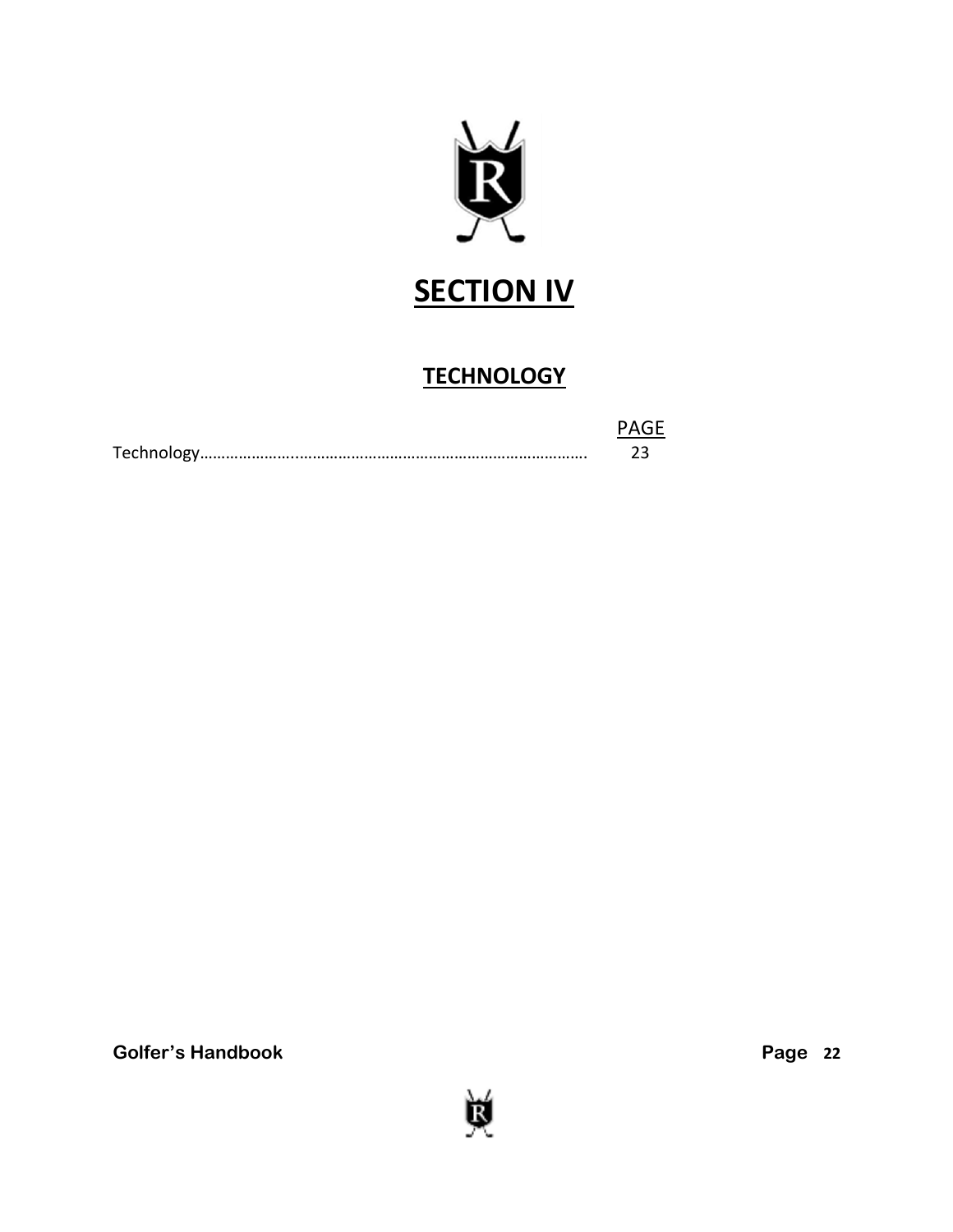#### **Email:**

- Much communication from the Golf Committee to the membership is done via email. For that reason, we ask that each member submit their email address with their initial golf registration.
- If you change your email address, please submit it in writing to the Pro-Shop.
- We ask that each member create a contact in their email software for Golf. The Golf email is: RenGolfManchester@gmail.com
- This email address in not monitored on a daily basis, therefore, all questions and/or concerns should be addressed to the Pro, who will forward it to the appropriate committee person.

#### **Website:**

Renaissance Golf has a website which can be found at: www.renaissancegolfcourse.com

On the website you will find the following pull down menus:

- Home: Contains course information
- About: Brief history of Renaissance and the golf course
- Golf: Course distances, ratings and slopes, and a link to our scorecard
- Membership: Description of the various membership plans
	- A link to yearly forms The Golf Cart Guidelines
	- A link to the Golfers Handbook
- Pro-Shop: Shop information
- Hours of operation
- Tournaments: Yearly Tournament Schedule
- Club Championship Information
- Information about the Men's League and the RLGA League
- Associations: Information about the RLGA and the Golf Cart Club
- Conditions: Daily course conditions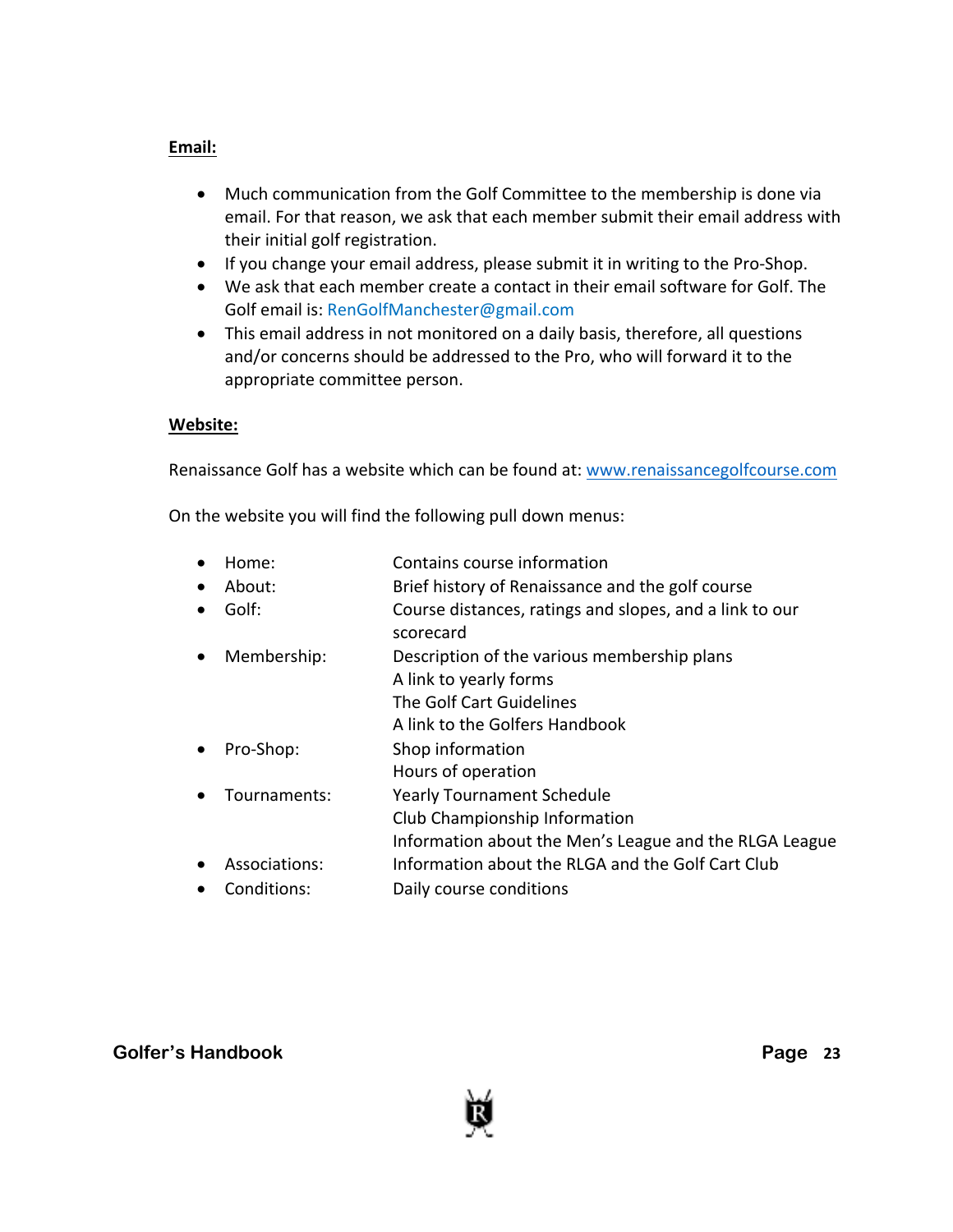### **The Golfer's Handbook was Prepared and Revised by:**

**Phil Lees, Rules**

**Ellen Patton, Chair**

**Drew Clark Frank Mauriello Ann Profilio Jim Terzek Ed Walls, PGA**

**Revised: JANUARY 2022**

## **THE BOARD OF TRUSTEES RESERVES THE RIGHT TO CHANGE THESE POLICIES AT ANYTIME.**

### **INTERPRETATION SOLELY AT THE DISCRETION OF MANAGEMENT.**

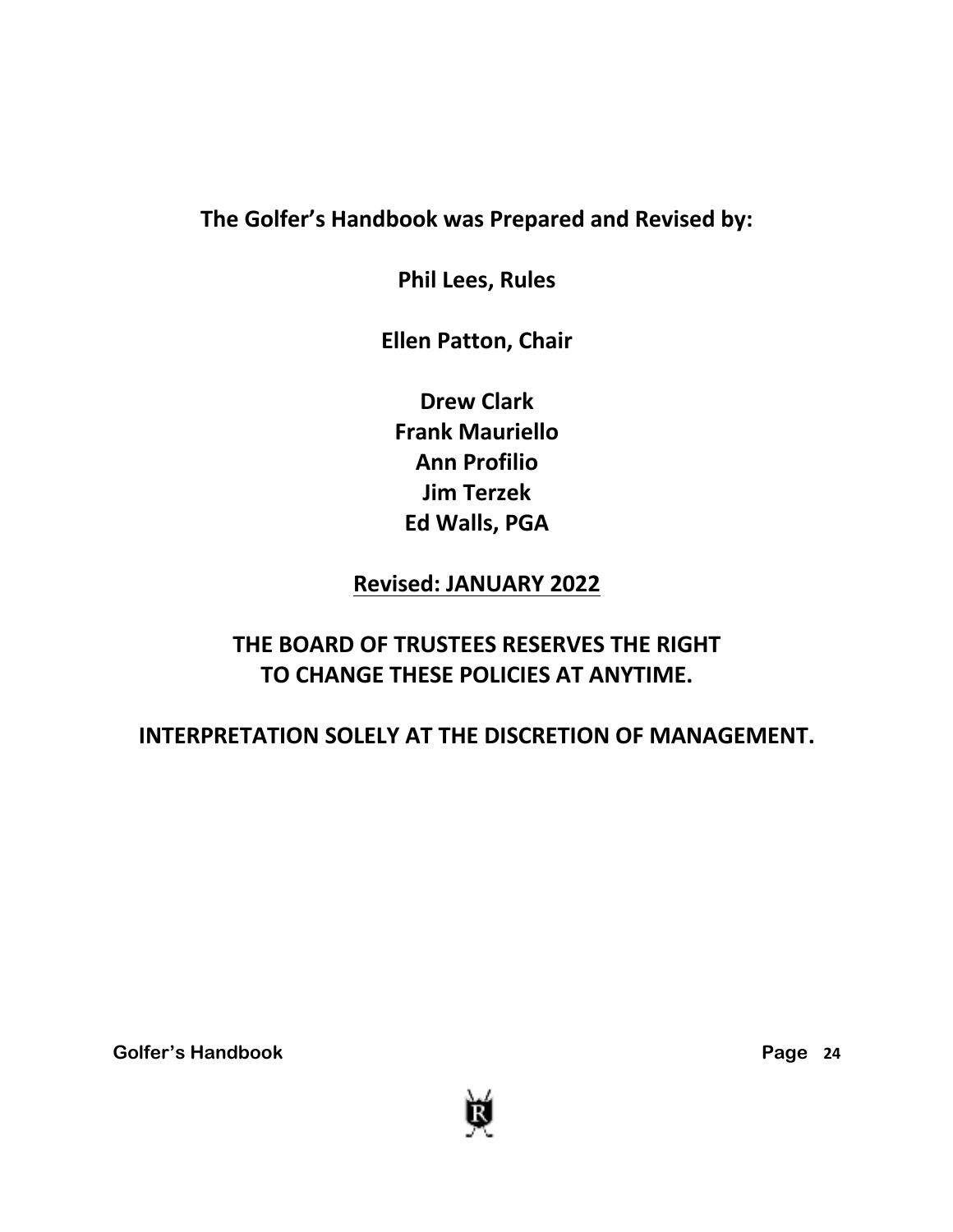**NOTES**

**Golfer's Handbook** 



**25**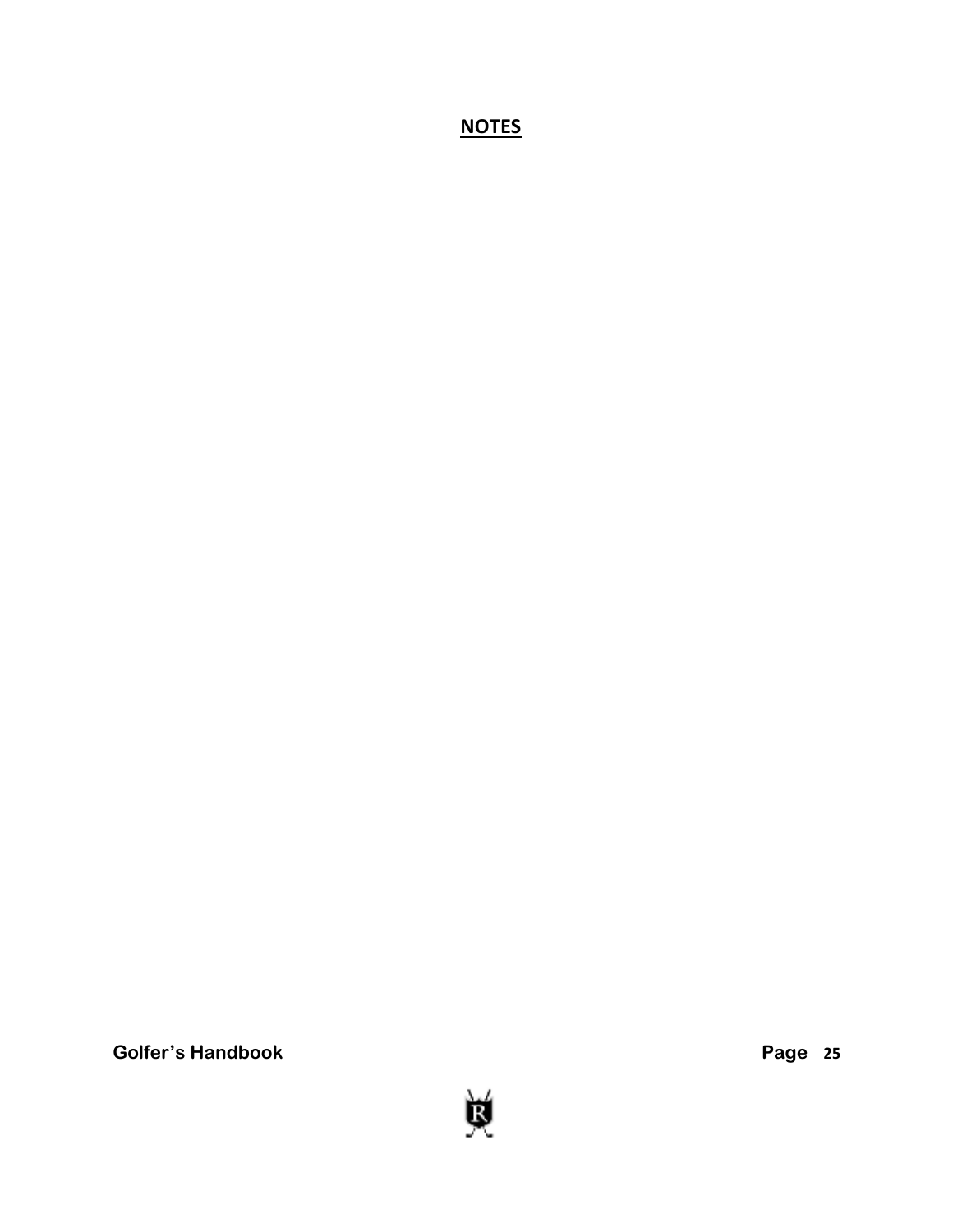**NOTES**

**Golfer's Handbook** 



**26**